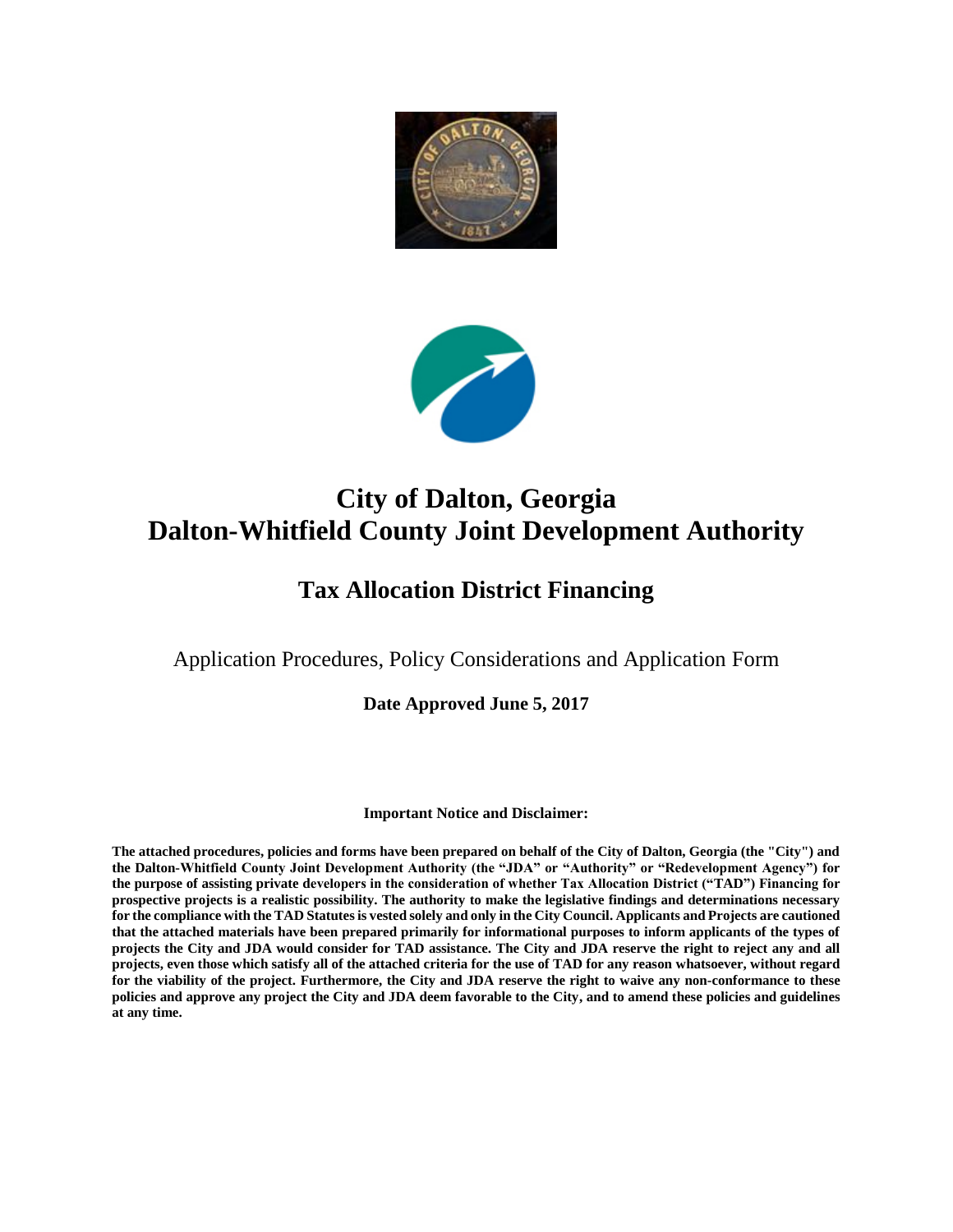# **Purpose**

 $\overline{a}$  , and the state of the state of the state of the state of the state of the state of the state of the state of the state of the state of the state of the state of the state of the state of the state of the state o

TAD Financing (TAD) has become one of the most effective tools to encourage private investment and the revitalization of blighted properties within the State of Georgia. Tax allocation districts utilize a portion of future real property tax revenues to finance improvements necessary to facilitate new development in designated areas. Incremental increases in real property tax revenues within a specific area, frequently over a term of up to 25 or 30 years, can finance costs related to that development. TAD provides a means to increase investment, expand the economic base, increase employment opportunities and contribute to the redevelopment of blighted and underutilized property. These *City of Dalton/Dalton-Whitfield County Joint Development Authority TAD Program Guidelines* have been created to provide an understanding of the City and JDA's policy and requirements for developments seeking to utilize TAD funding.

# **Background**

Pursuant to House Bill 1102 (April 10, 2014) as approved by a majority of the voters of the City of Dalton in a referendum held on November 4, 2014, the City is authorized to exercise its redevelopment powers as delineated by the Georgia statute. Per Resolution 15-07, the Authority has been designated as redevelopment agency for the City. The City and JDA seek to implement the TADs consistent with the requirements of Georgia's Redevelopment Powers Law (Code of Georgia, Title 36:44) and Georgia Senate Bill 323, which was signed into law on April 11, 2016, and set forth constraints on public disclosure for economic development project proposals exceeding \$25 million in expenditures.

Per Resolution 15-26, on December 30, 2015 the City adopted a redevelopment plan and approved the formation of two TADs: 1) Tax Allocation District #1 – Downtown, and 2) Tax Allocation District #2 - East Walnut Avenue. The plan was subsequently amended by Resolution 16-23 on December 28, 2016. This resolution dissolved Tax Allocation District #2 – East Walnut Avenue and created Tax Allocation District #3 – East Walnut Avenue.

The terms "tax allocation districts or TADs" and "tax increment financing or TIF" are used throughout this document. Technically, the actual tool is widely known as tax increment financing, and the TAD (or TIF District) is the geographic area in which TIF can be used. Within Georgia, "TAD" is a term frequently used interchangeably. Most of the 50 states have some form of TIF/TAD statute on their books, and depending on the state, specific features, including the terminology used to refer to the tool and the relevant districts varies.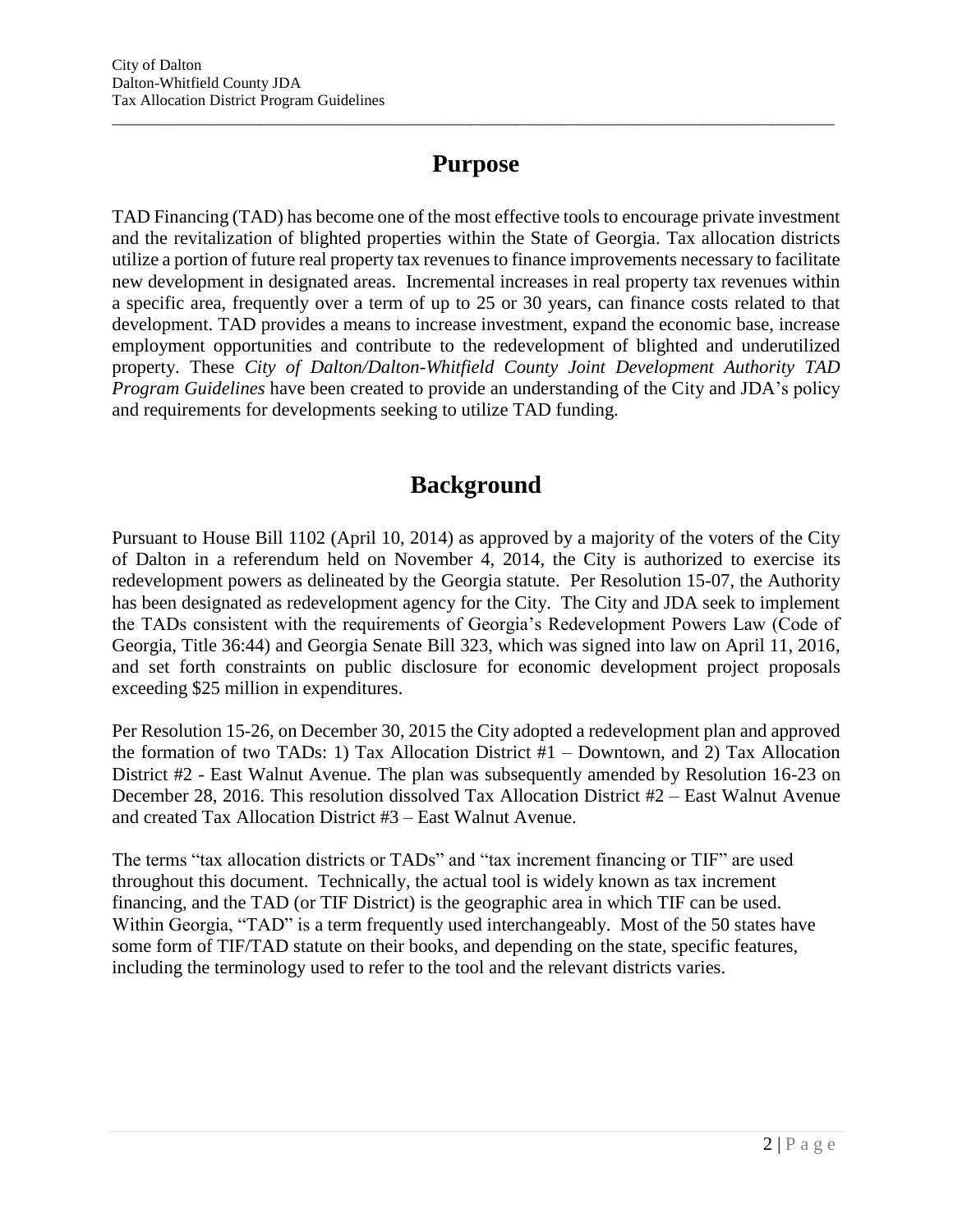# **Application Procedures**

 $\overline{a}$  , and the state of the state of the state of the state of the state of the state of the state of the state of the state of the state of the state of the state of the state of the state of the state of the state o

# **Application:**

*First Step:* All applications submitted for TAD financing should be preceded by a discussion or series of discussions with the Executive Director at the Dalton-Whitfield JDA, in accordance with an advance review of this Application Procedures, Policy Considerations and Application Form document. Doing so will provide the prospective developer applicant with an early sense of the City's redevelopment and economic development goals and the extent to which the proposed project may be consistent with those goals and is a potential "fit". This first step may also afford the developer the opportunity to get early stage project feedback, before a formal application is submitted and associated fees are at risk and other costs are incurred.

*Submission.* The TAD Financing Application form, policies and procedures are available on the Authority's website at www.daltonwhitfieldeconomicdevelopment.com. *.* At least 5 hard copies and one digital version of each completed Application should be submitted to the Authority together with the required application fee, payable to the City of Dalton, Georgia.

#### Application/Financing Fees:

(The City has not yet formalized its fee schedule for processing requests for TAD assistance. As such, the following provisions may be subject to change. The City does reserve the right to charge Applicants reasonable fees to recover the City's costs of providing tax increment financing.)

*Application Fee*. Each Application shall be accompanied with a check in the amount of \$10,000 made payable to the City (the "Application Fee"). Applications associated with project areas over 15 acres require a \$15,000 application fee. Applications involving issuance of public bonds require an additional \$10,000 application fee. The Application Fee will be used by the City to pay the costs incurred by the City in the review of the Application. Such costs may include the fees and expenses of the City's and Authority's staff time, Bond Counsel, Financial Advisor, and other consultants. In the event costs incurred for third-party services exceed the fee collected, the applicant will be so advised, and will have the option of continuing or halting the application process. The applicant will otherwise be required to remit payment for all outstanding expenses prior to final consideration of the application by City Council.

*Commitment Fee/Administrative Fee:* 1% of project's annual committed tax increment, payable annually

*Bond Issuance Costs:* **It is anticipated that the majority of approved TAD financings will be in the form of "pay go" funding.** However, in the event that TAD bonds are approved, all third party costs associated with the issuance of TAD bonds are expected to be paid from bond proceeds. In the event that bond issuance costs are incurred but the issue is not successfully completed for any reason, the developer applicant would be fully responsible for the reimbursement and/or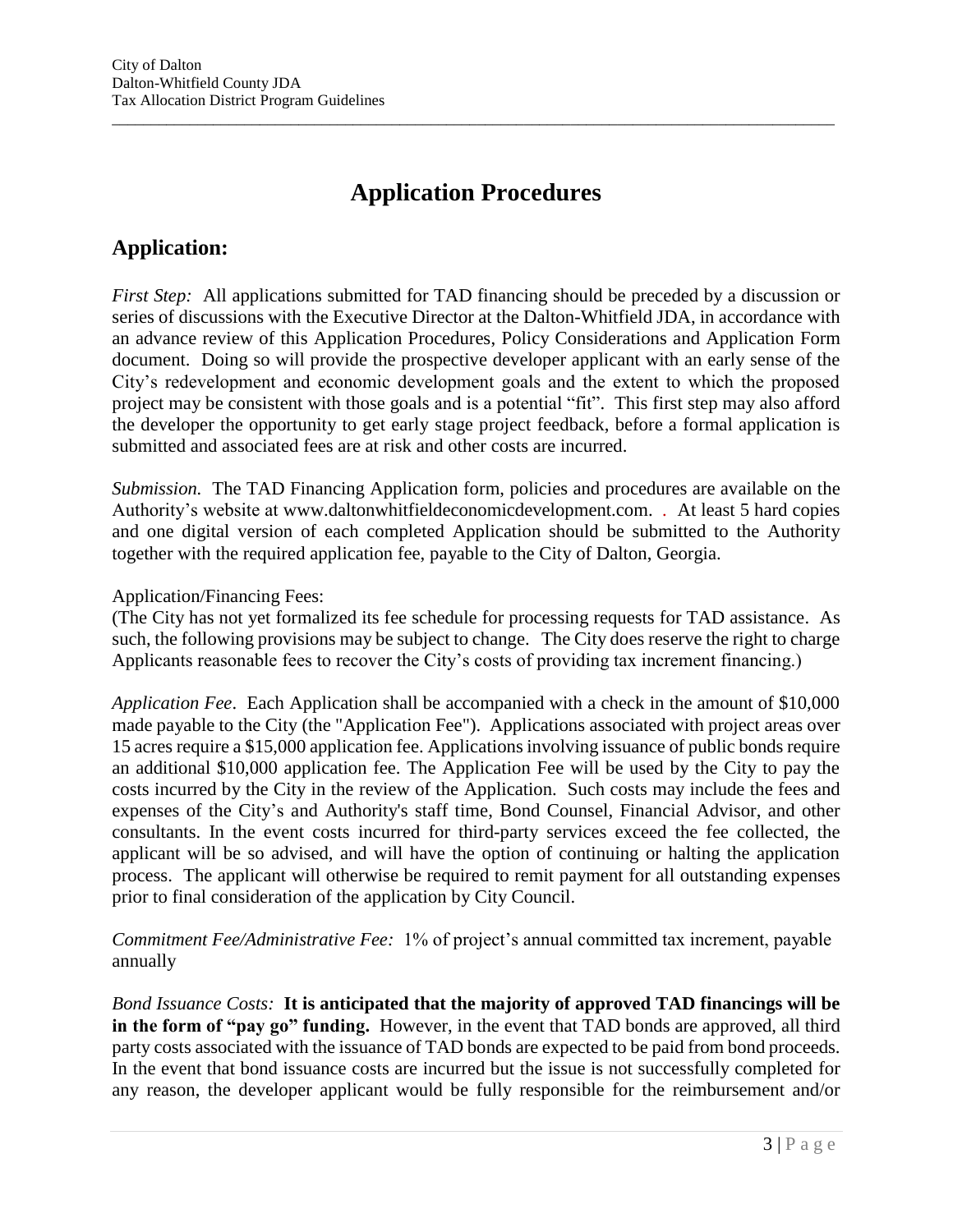payment of all third party costs incurred by the Authority and City.

 $\overline{a}$  , and the state of the state of the state of the state of the state of the state of the state of the state of the state of the state of the state of the state of the state of the state of the state of the state o

*Preliminary Determination of Completeness.* Upon submission, the Application will be reviewed by Authority staff to determine if it is complete. If the Application is incomplete or if additional information is needed, the Applicant will be notified in writing that the Application is not complete, and the reasons will be stated referring to the specific criteria that are not met, additional information required, or financial, legal or planning and development concerns. Applications which are determined to be incomplete or do not conform to the City's policy will not be forwarded to the TAD Committee for consideration. Applicants will be notified in writing if it is determined that the Application will not be forwarded.

Applicants shall be advised that information provided in their applications and meetings of the TAD Committee are subject to the provisions of the Georgia Open Records Act (except and to the extent constrained by SB 323). TAD Committee meetings and City Council meetings are open to the public. At their own discretion, Applicants may indicate certain information submitted is "proprietary and confidential". Any financial information designated "proprietary and confidential" shall be treated by Staff and the Committee as such and will be protected from public disclosure to the extent allowed by State law.

*Approval Process*: The process begins with Authority Staff review, followed by City Staff review, and as warranted, followed by Authority and City Staff's joint presentation and recommendation to the TAD Committee. The Applicant will be invited to present the details of the project and funding request to the TAD Committee. The TAD Committee reserves the right to approve or reject any TAD application, to require the Applicant to submit additional information, or to require Staff to perform additional due diligence. If approved and recommended by TAD Committee, a proposal is then presented to City Council for review and approval. Final approval requires City Council support and authorization.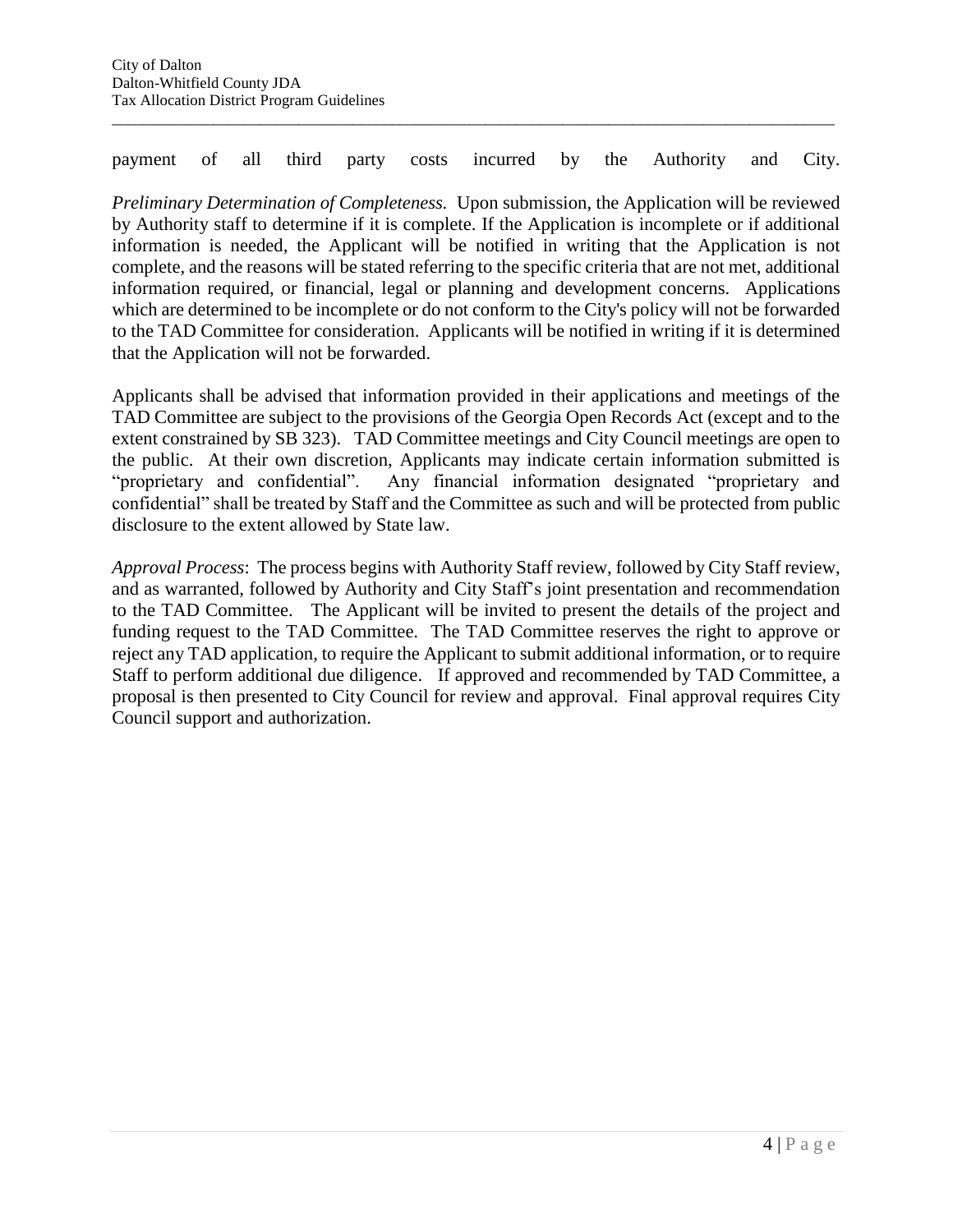# **Policy Considerations**

 $\overline{a}$  , and the state of the state of the state of the state of the state of the state of the state of the state of the state of the state of the state of the state of the state of the state of the state of the state o

## **Introduction**

These guidelines are intended to establish key considerations the City/JDA will use in its decisionmaking process in reviewing proposals for TAD Financing (TAD) to fund public infrastructure and other approved and permitted uses.

These guidelines have been prepared for the purpose of (1) evaluating the feasibility of a TAD as a mechanism to fund public infrastructure improvements in connection with private development projects, and (2) to determine whether the proposed private development and public improvements within the relevant TAD district will meet the City of Dalton's economic development, land use, and other strategic goals.

## **Guidelines**

Beyond the typical project description, projects requesting TAD funding must further justify City assistance with additional public benefits such as advancing the City and/or JDA's economic development goals, providing needed amenities or services to community residents, long-term project viability, and community acceptance of the proposal.

In analyzing the proposed program for a TIF-funded project, the following elements are expected to be addressed:

## **1. Redevelopment Plans:**

Approved projects must be consistent with goals and objectives of the applicable redevelopment plan(s) and other overlapping community or neighborhood plans, and adopted city-wide strategic initiatives.

The City of Dalton's Redevelopment Plan for the Downtown and East Walnut Avenue TADs as approved on December 30, 2015 and subsequently amended on December 28, 2016 is available on the City's website at: *www.cityofdalton-ga.gov* and at the JDA's website at: *daltonwhitfieldeconomicdevelopment.com*

#### **2. Public Benefit:**

All TAD-supported projects must evidence a public benefit. A project's public benefit may respond to a particular community's needs or to a City policy priority. Examples of a public benefit effect include: creating or retaining jobs, improving market conditions by becoming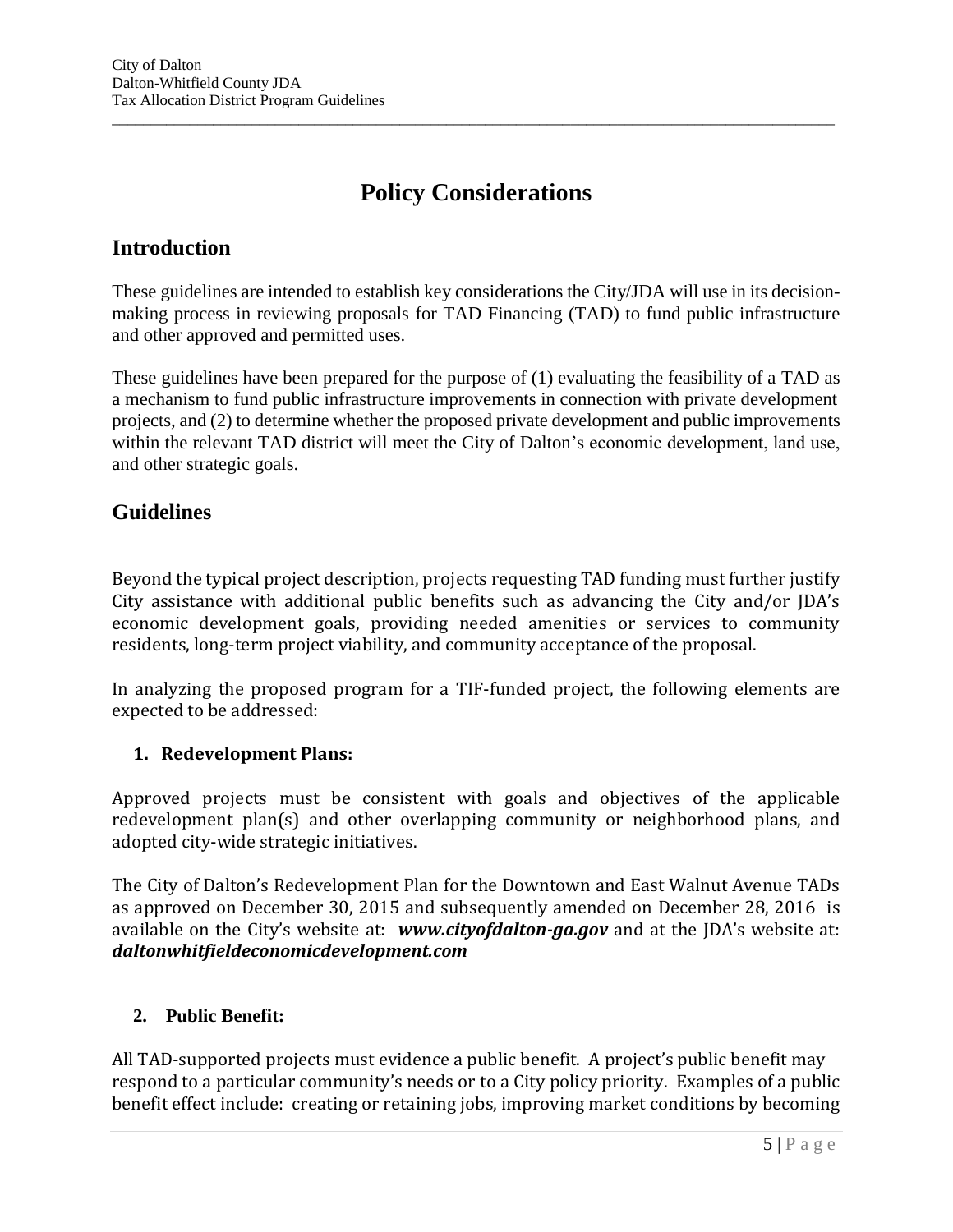a catalyst to future additional development, rehabilitating a historic structure or developing a grocery store in an underserved area, the attraction of highly desired "key" retail anchor tenants, expanding the tax base, or furthering a major City policy goal. Some examples of City policy goals include the attraction/retention of corporate headquarters, the development of student or senior housing, the enhancement of workforce job skills, and the provision of educational opportunities for residents.

 $\overline{a}$  , and the state of the state of the state of the state of the state of the state of the state of the state of the state of the state of the state of the state of the state of the state of the state of the state o

The public benefit aspect of a project requires explicit explanation in the application, placing it in context with the particular area in which it will be located. Where possible, the amount of TIF assistance requested should be quantified with the proposed public benefit, such as the amount of TIF requested per new job generated.

### **3. Economic viability:**

Proposed projects will be assessed for their economic viability, based in part on current and near term market demand and likely product absorption. Projects based largely on speculative space, and other high-risk uses, will be less favorably received unless the project will meet a clear public purpose goal.

Applicants need to provide evidence of economic viability through pre-leasing agreements, market studies, commitment letters, and current and 'highest and best use' appraisals. Evidence of site control is required.

Applicants should demonstrate relevant development experience, and the ability to fully fund the project and manage the project through pre-development, construction, and stabilization.

Developer equity, including but not limited to land value and other cash at risk, will be invested in the project before TAD funding is made available.

#### **4. "But For":**

The City will seek to limit public assistance to those projects that would not be economically feasible without public subsidy. The applicant should be prepared to demonstrate how the proposed project meets this requirement.

## **5. Timing of Funding:**

Unless a specific exception is granted, TAD funding approval should be sought and obtained before start of construction on qualified projects. Unless a specific exception is granted, approved TAD funds are disbursed as or after taxable value is created. Commencement of project construction prior to formal approval is at the sole risk of the developer or project sponsor.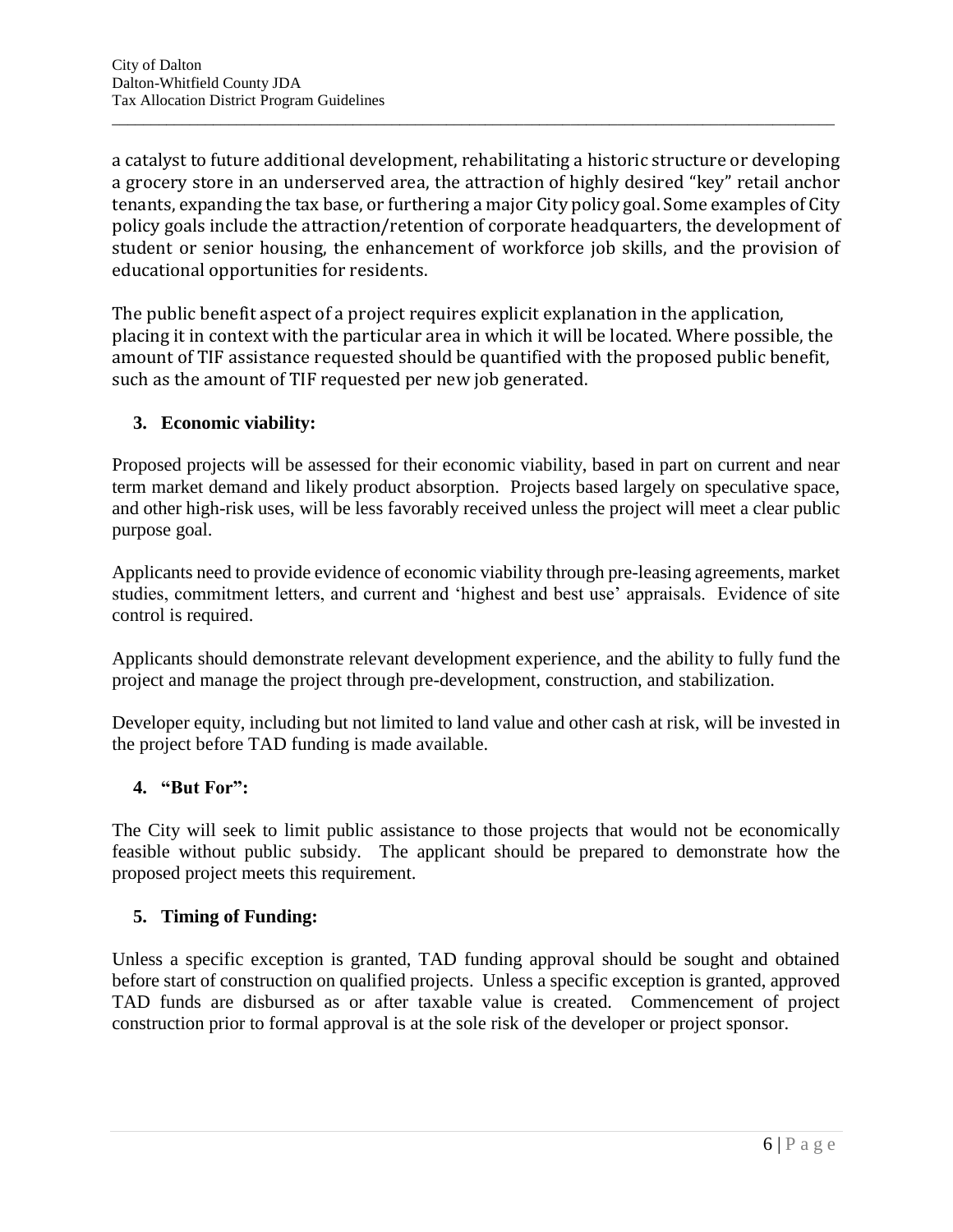### **6. Eligible Costs:**

TAD-eligible project costs must be consistent with "redevelopment costs" as set forth in Georgia's Redevelopment Powers Law (OCGA 36-44-2, et seq.) Under state law, eligible costs include any expenditures to achieve the redevelopment of a designated redevelopment area or portion thereof. Redevelopment costs eligible to be financed with TAD funds include capital costs (construction, renovation, demolition, and equipment acquisition), financing costs, professional service costs, administrative costs, costs of relocation, organizational costs, and site assembly costs.

 $\overline{a}$  , and the state of the state of the state of the state of the state of the state of the state of the state of the state of the state of the state of the state of the state of the state of the state of the state o

#### **7. Employment:**

A principal focus of TADs as an economic development tool is the retention and creation of jobs for area residents. For projects that provide temporary construction jobs, as well as future permanent jobs, a conservative estimate of jobs, as well as a hiring plan with proposed implementation and monitoring steps, may be submitted with the application.

(Note: Georgia Senate Bill 323, was signed into law on April 11, 2016, and set forth constraints on public disclosure for economic development project proposals exceeding \$25 million in expenditures, and more than 50 hires.)

#### **8. Public support:**

A project should demonstrate its potential to win public support. Letters of support from key stakeholders and community groups may help evidence this.

#### **9. Term:**

The maximum period over which TAD funding will be granted is 30 years. Note: The length of each approved TAD project incentive will be determined on a case-by-case basis.

#### **10. Methods of Financing:**

**It is anticipated that most project financing will be provided in the form of "Pay Go" funding.**  However, TAD Applications may request project assistance be provided in the following forms:

- a) Special Obligation Bond or Note financing
- b) Direct Reimbursement to the Applicant
- c) Pledge of tax increment revenues to repay a portion of private finance over time (e.g. "Pay Go")
- d) Any combination of the foregoing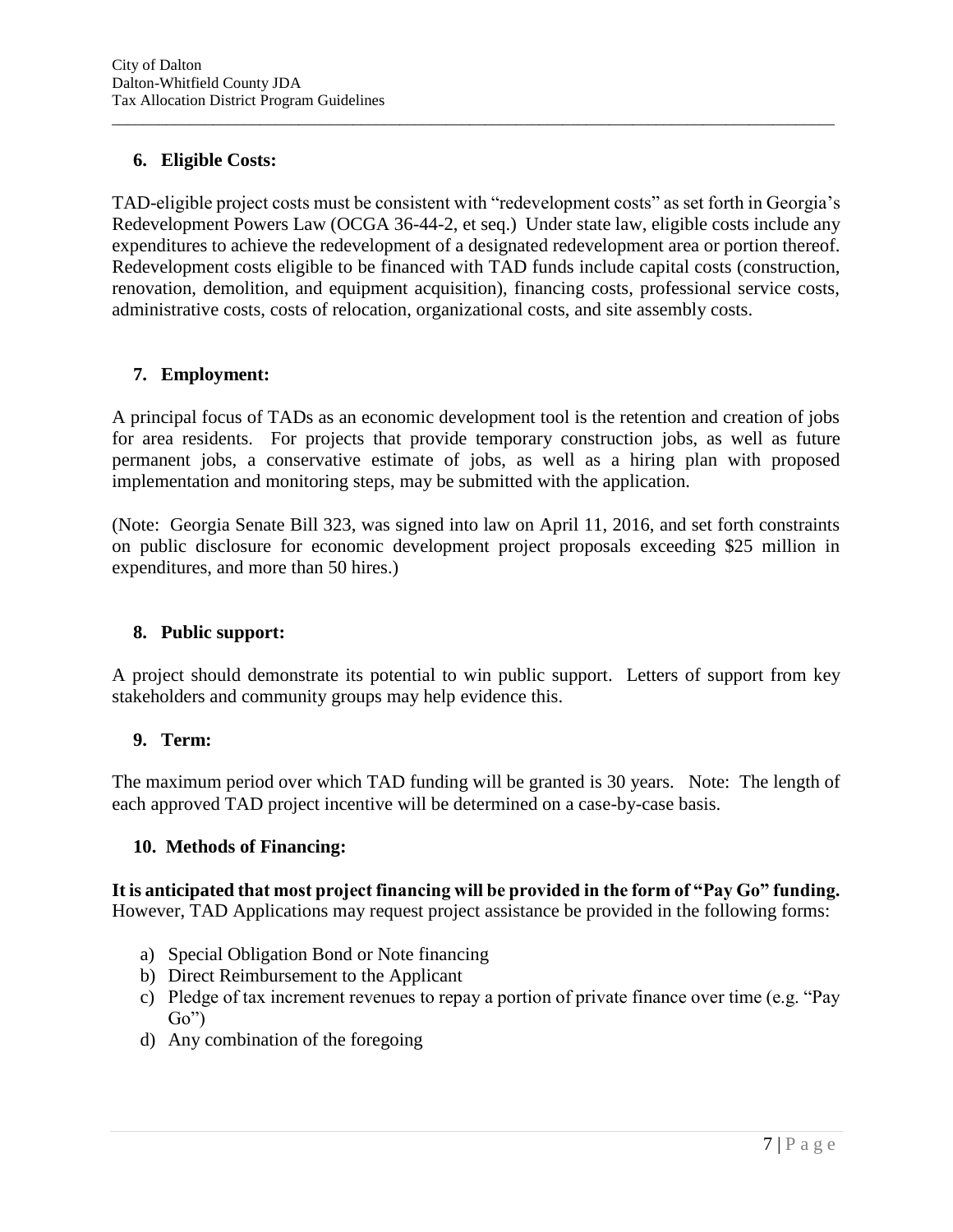**In the event that a bond issuance is applied for, the applicant should not expect the City to provide support beyond the pledge of project-generated tax increment, i.e. any proposed bond issuance should be marketable on its on merit, without government backing or associated public credit support.** 

 $\overline{a}$  , and the state of the state of the state of the state of the state of the state of the state of the state of the state of the state of the state of the state of the state of the state of the state of the state o

## **Application Review and Financial Analysis**

An internal or City-sponsored financial analysis of the project will determine project viability, available TIF funds, and potential increment generation to determine an appropriate level of TIF assistance. Applicants should expect to maximize private sector debt and equity before seeking TIF or other public assistance. Financial information must be submitted in a form acceptable to the City.

#### **1. Applicant's financial condition**

The City will evaluate the overall financial condition of each applicant in terms of their ability to complete the proposed project. This includes the applicant's credit worthiness, its current financial condition, past credit history and loan payment history. Applicants are required to complete an Economic Disclosure Statement for review by the City. (Again, refer to SB 323 as appropriate.)

#### **2. Applicant's track record**

The applicant must describe the ownership and management structure for the proposed project, including the responsibilities of each principal. Background information on how the principals addressed similar responsibilities on prior projects should also be included.

The capacity of the team will be evaluated with respect to the following:

- Experience with similar projects
- Financial capacity for completion of the project
- Performance on past or current projects receiving City/JDA assistance
- Performance on any other City/JDA contracts.

#### **3. Financing structure**

The applicant must demonstrate that conventional financing sources and other assistance (tax credits, etc.) are not adequate for the project. The following items must be outlined in the application:

- Sources and amounts of non-TIF resources
- Debt/equity sources
- Cost of project (e.g., construction cost per square foot)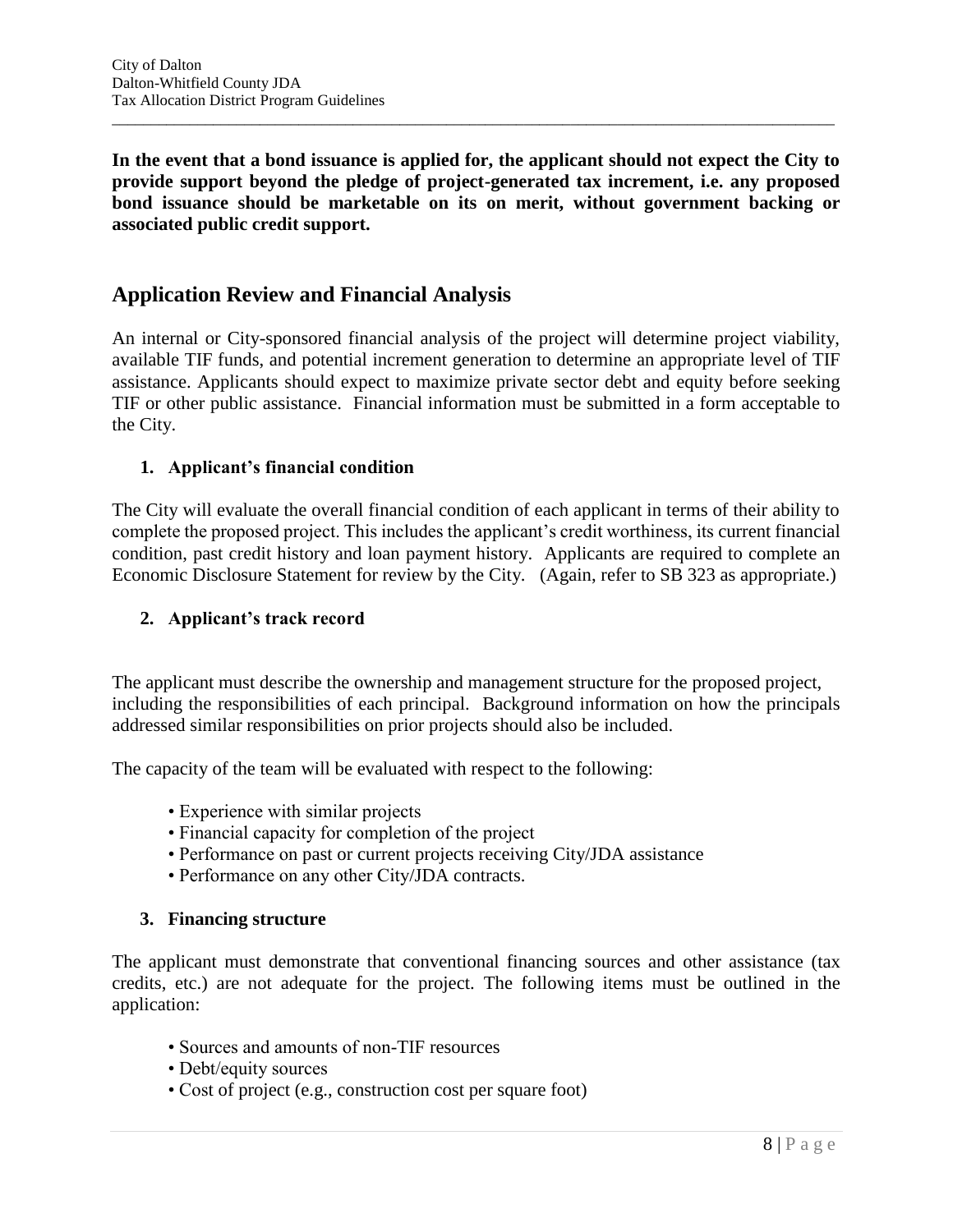- Development fee (if any)
- Other fees (e.g., architecture, legal)

If any of the above is outside typical levels for the project type, this should be noted and explained.

#### **4. Return on investment calculation for private investors**

The applicant's returns, with and without TAD funding, will be evaluated. To that end, the project application should, when applicable, provide an analysis of these return calculations. The City may evaluate this information in comparison to market based parameters for various types of projects utilizing appropriate benchmarks such as the Korpacz Real Estate Investor Survey (published by PricewaterhouseCoopers LLP) which provides quarterly data on Internal Rate of Return and Capitalization Rates for various project types, by major markets.

 $\overline{a}$  , and the state of the state of the state of the state of the state of the state of the state of the state of the state of the state of the state of the state of the state of the state of the state of the state o

Public participation available through TAD funding, based upon available real property tax increment, is not expected to exceed more than 10-15% of total project costs, for privately sponsored development projects.

In general, the City will seek to limit TAD assistance to the incremental revenue generated by that specific project, but may allow a higher allocation for Special Merit Projects\* if such additional funding is available within the TIF district.

#### **\*Special Merit Project Consideration\***

Additional consideration as to the level of subsidy provided by the City may be given to projects that address one or more of the following. At the time of this writing, the City's highest redevelopment priorities are associated with the following:

- a) Redevelopment of significantly vacant, blighted, and/or abandoned sites
- b) Attraction of a national or regional corporate headquarters, or a major operations center
- c) "High impact retail", anchored by retailers known for high consumer drawing power. Expected to significantly transform a commercial area.
- d) Creation or retention of a significant number and/or quality of jobs
- e) A project meeting another major economic development priority for the City

#### **5. Direct and indirect economic benefit analysis**

The applicant will provide an analysis of all estimated direct and indirect benefits of the project — property tax, sales tax, etc. or reimburse the City for the costs of a similar  $3<sup>rd</sup>$  party analysis.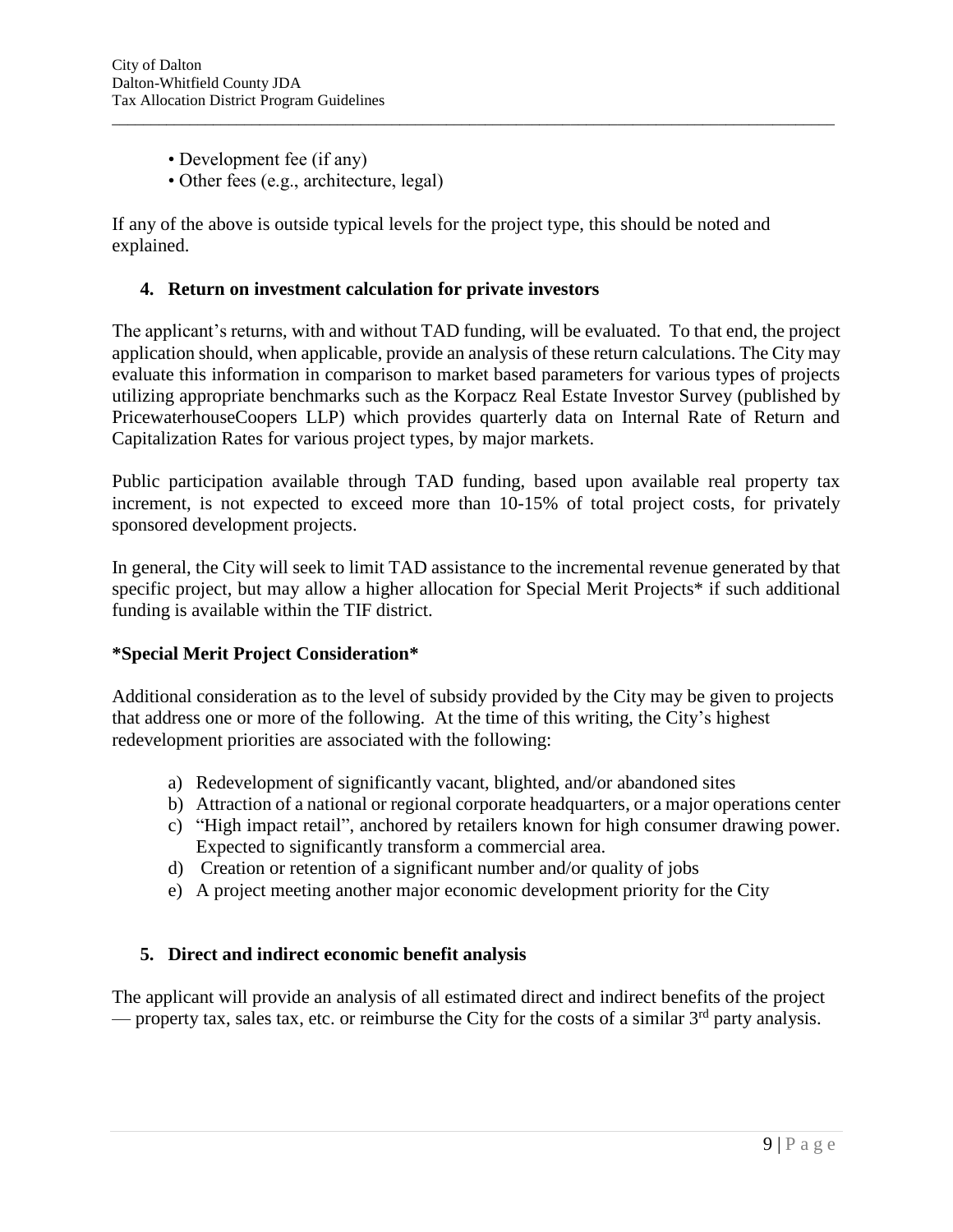# **District Performance**

### **Accountability and Long Term Monitoring**

*Developer Accountability:* As part of the approval process, the developer or private project sponsor will enter into a development agreement with the City and JDA which sets forth various project specifications and associated deliverables in exchange for TAD funding. The development agreement will specifically cite the developer's good faith performance obligations. This will include on-time delivery of the project, in substantial conformance with approved specifications. It will also include periodic reporting requirements, e.g. through construction and stabilization, and potentially until any associated bonds, notes or other obligations are paid in full. The agreement will also set forth ramifications for performance or financial defaults, which may include clawbacks of public funds previously disbursed.

 $\overline{a}$  , and the state of the state of the state of the state of the state of the state of the state of the state of the state of the state of the state of the state of the state of the state of the state of the state o

Approved project applicants should expect to provide annual progress reports regarding construction status, market absorption, jobs and investment levels to JDA, for not less than the later of one year past 80% accumulated investment attainment threshold, or one year past full project stabilization. (Note: projects funded using tax allocations bonds may require more extensive and frequent monitoring and longer standing requirements.)

*Staff Responsibilities*: Each active TAD and their associated fund(s) will be subject to the City's annual 3rd party audit process. The TAD Committee may also authorize a periodic update from the JDA, as Redevelopment Agency, to monitor each district's progress in meeting the goals and objectives of each redevelopment plan and each TAD's contributions to the region's Comprehensive Plan.

Using various metrics to evaluate performance, staff will have the ability to illustrate progress toward meeting district specific goals and identify potential districts which may be candidates for termination and/or repeal.

**Project information will be retained by the City until all associated City funding obligations have been fully extinguished.**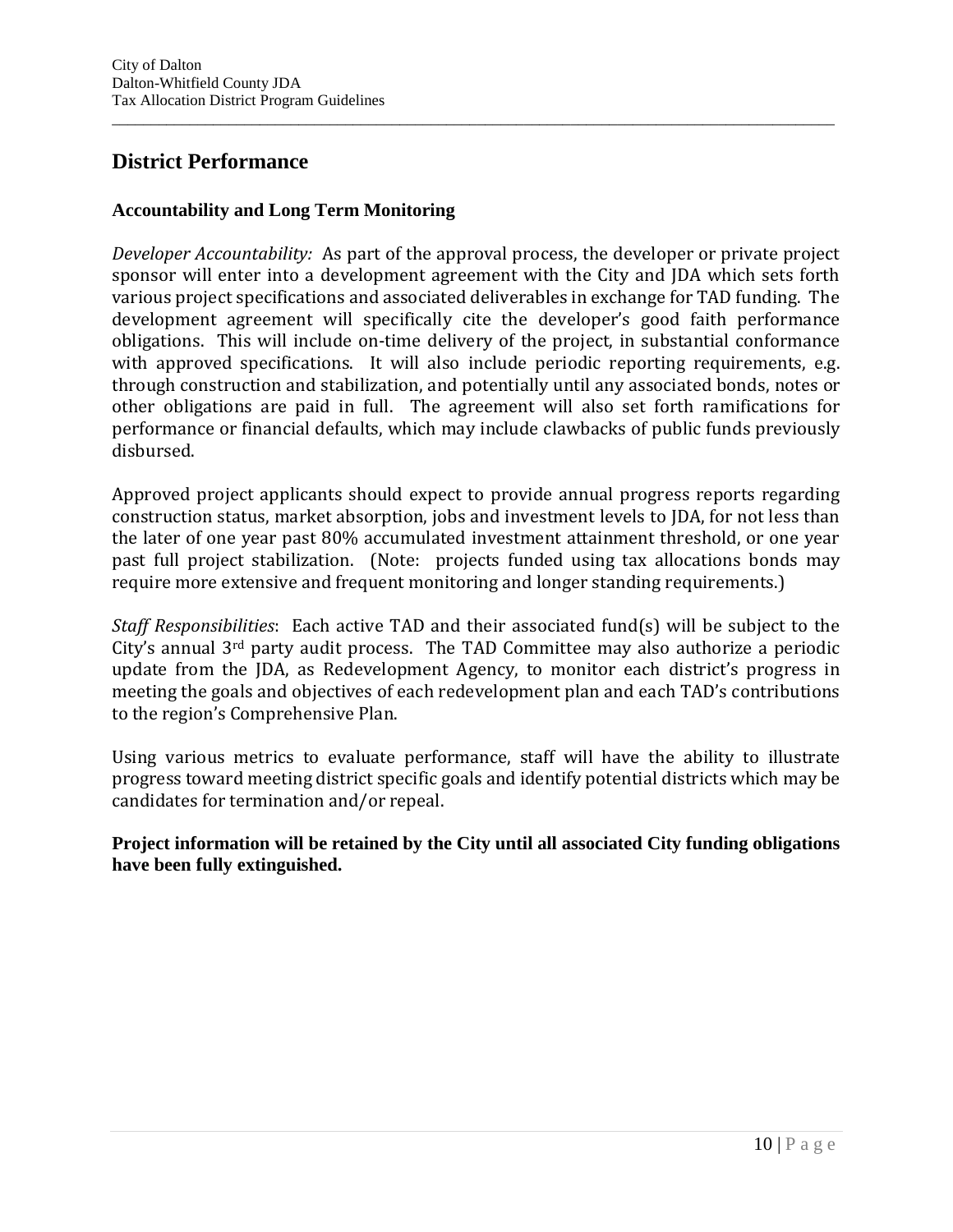# **Tax Increment Financing Application**

 $\overline{a}$  , and the state of the state of the state of the state of the state of the state of the state of the state of the state of the state of the state of the state of the state of the state of the state of the state o





# **City of Dalton, Georgia Dalton-Whitfield County Joint Development Authority**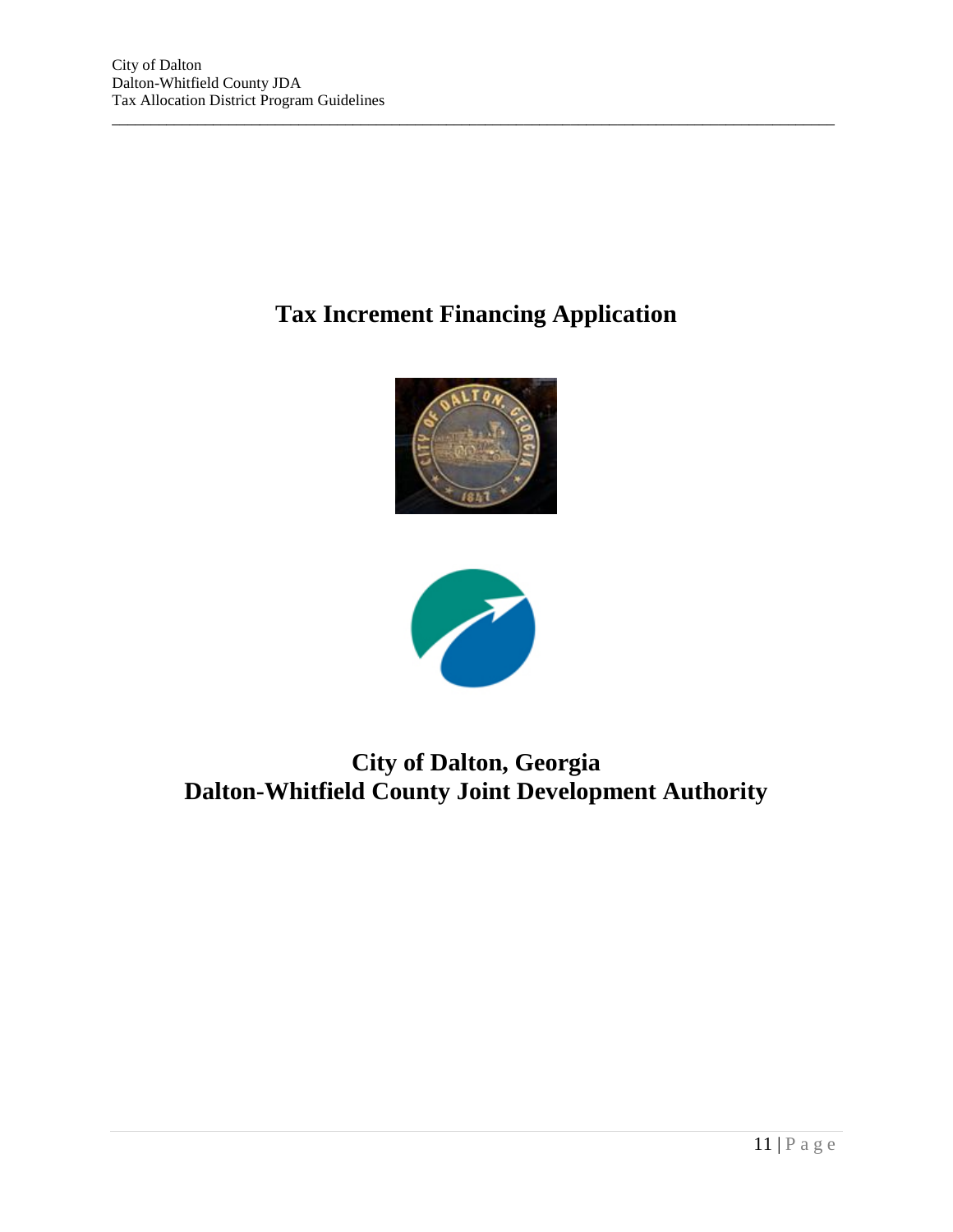Complete and provide the following information, including all attachments requested in Appendix I, to the Dalton-Whitfield County Joint Development Authority. Please attach additional pages as necessary to provide complete answers. Failure to provide all required information in a complete and accurate manner could delay processing of your application. The City reserves the right to delay or stop the processing of an application lacking all required items.

 $\overline{a}$  , and the state of the state of the state of the state of the state of the state of the state of the state of the state of the state of the state of the state of the state of the state of the state of the state o

# **Applicant Information**

| a.             |  |  |  |  |  |
|----------------|--|--|--|--|--|
|                |  |  |  |  |  |
|                |  |  |  |  |  |
|                |  |  |  |  |  |
|                |  |  |  |  |  |
|                |  |  |  |  |  |
| $\mathbf b$ .  |  |  |  |  |  |
|                |  |  |  |  |  |
|                |  |  |  |  |  |
|                |  |  |  |  |  |
|                |  |  |  |  |  |
| $\mathbf{c}$ . |  |  |  |  |  |
|                |  |  |  |  |  |
|                |  |  |  |  |  |
|                |  |  |  |  |  |
|                |  |  |  |  |  |

*\*If the Applicant is not the property owner, provide evidence of site control (i.e. deed, option to purchase or purchase contract).*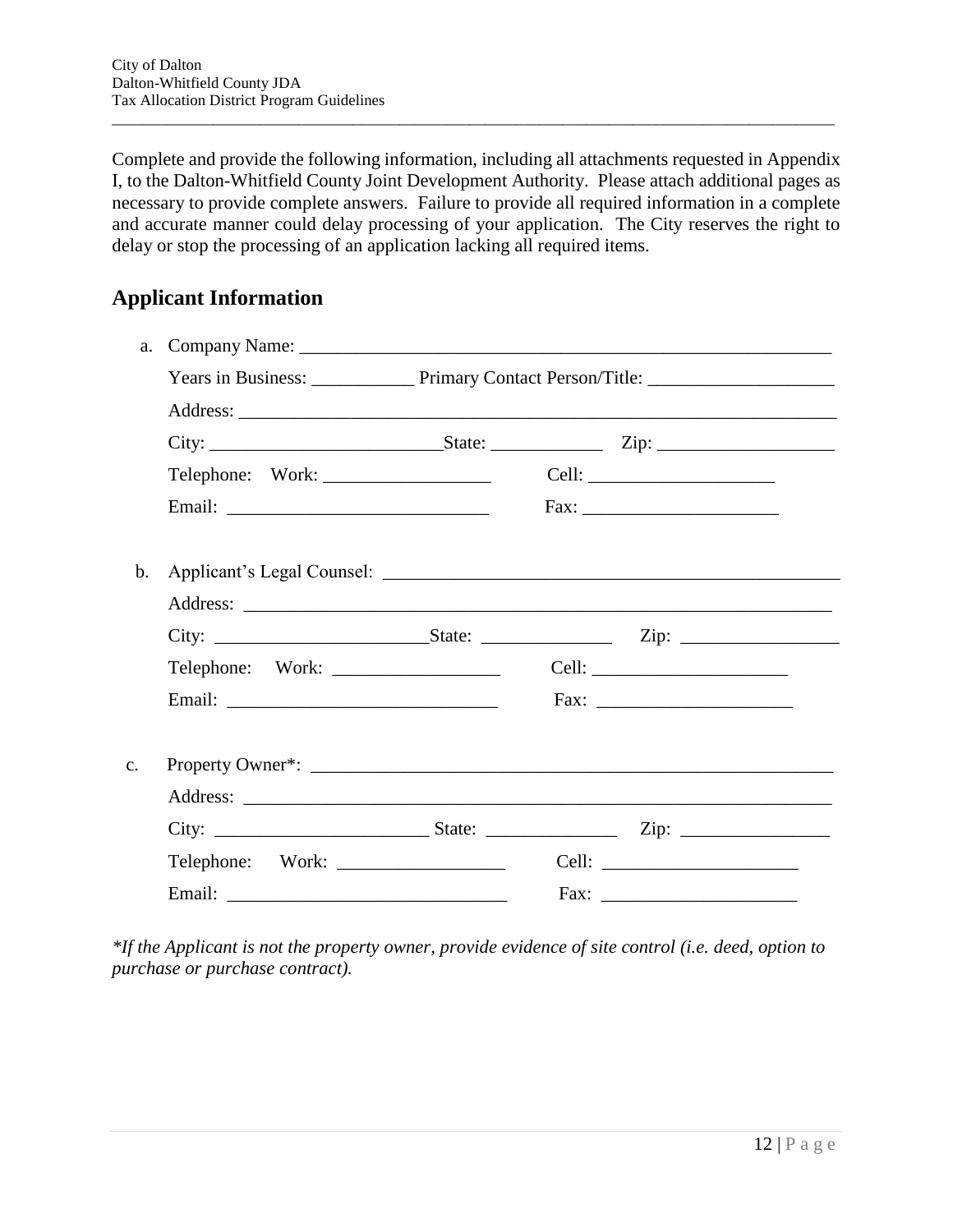## **Applicant's Business Information:**

| a. | Corporation Partnership                                                                                | Sole Proprietorship | Other |
|----|--------------------------------------------------------------------------------------------------------|---------------------|-------|
|    | b. State of incorporation/organization and year:                                                       |                     |       |
|    | c. Will new entity be created for ownership? _________ Yes                                             | N <sub>0</sub>      |       |
|    | d. Principals of existing or proposed corporation/partnership/LLC and extend of ownership<br>interest: |                     |       |

 $\overline{a}$  , and the state of the state of the state of the state of the state of the state of the state of the state of the state of the state of the state of the state of the state of the state of the state of the state o

| Name | Address | Title | Interest |
|------|---------|-------|----------|
|      |         |       |          |
|      |         |       |          |
|      |         |       |          |

Is any owner, member, stockholder, partner, officer or director of any previously identified entities, or any member of the immediate family of any such person, an employee of the City of Dalton, an employee or board member of the Dalton-Whitfield County JDA, Whitfield County or the Dalton Board of Education, or a member of or related to an influential board, committee, task force, agency or other relevant body?

\_\_\_\_\_\_\_Yes \_\_\_\_\_\_\_ No If yes, give the name and relationship of the employee or board member:

\_\_\_\_\_\_\_\_\_\_\_\_\_\_\_\_\_\_\_\_\_\_\_\_\_\_\_\_\_\_\_\_\_\_\_\_\_\_\_\_\_\_\_\_\_\_\_\_\_\_\_\_\_\_\_\_\_\_\_\_\_\_\_\_\_\_\_\_\_\_\_\_\_\_\_\_

Have any of the principals of the corporation/partnership/LLC ever been charged or convicted of a misdemeanor or a felony?  $\Box$  Yes  $\Box$  No If yes, please furnish details:

\_\_\_\_\_\_\_\_\_\_\_\_\_\_\_\_\_\_\_\_\_\_\_\_\_\_\_\_\_\_\_\_\_\_\_\_\_\_\_\_\_\_\_\_\_\_\_\_\_\_\_\_\_\_\_\_\_\_\_\_\_\_\_\_\_\_\_\_\_\_\_\_\_\_\_\_\_

\_\_\_\_\_\_\_\_\_\_\_\_\_\_\_\_\_\_\_\_\_\_\_\_\_\_\_\_\_\_\_\_\_\_\_\_\_\_\_\_\_\_\_\_\_\_\_\_\_\_\_\_\_\_\_\_\_\_\_\_\_\_\_\_\_\_\_\_\_\_\_\_\_\_\_\_\_\_

Compliance with the City of Dalton's Ethics Policy is essential. Please make all required disclosures as required therein:

#### **Please attach as Exhibit A:**

- Resumes of principals
- Articles/Bylaws of corporation/partnership/LLC
- Partnership agreement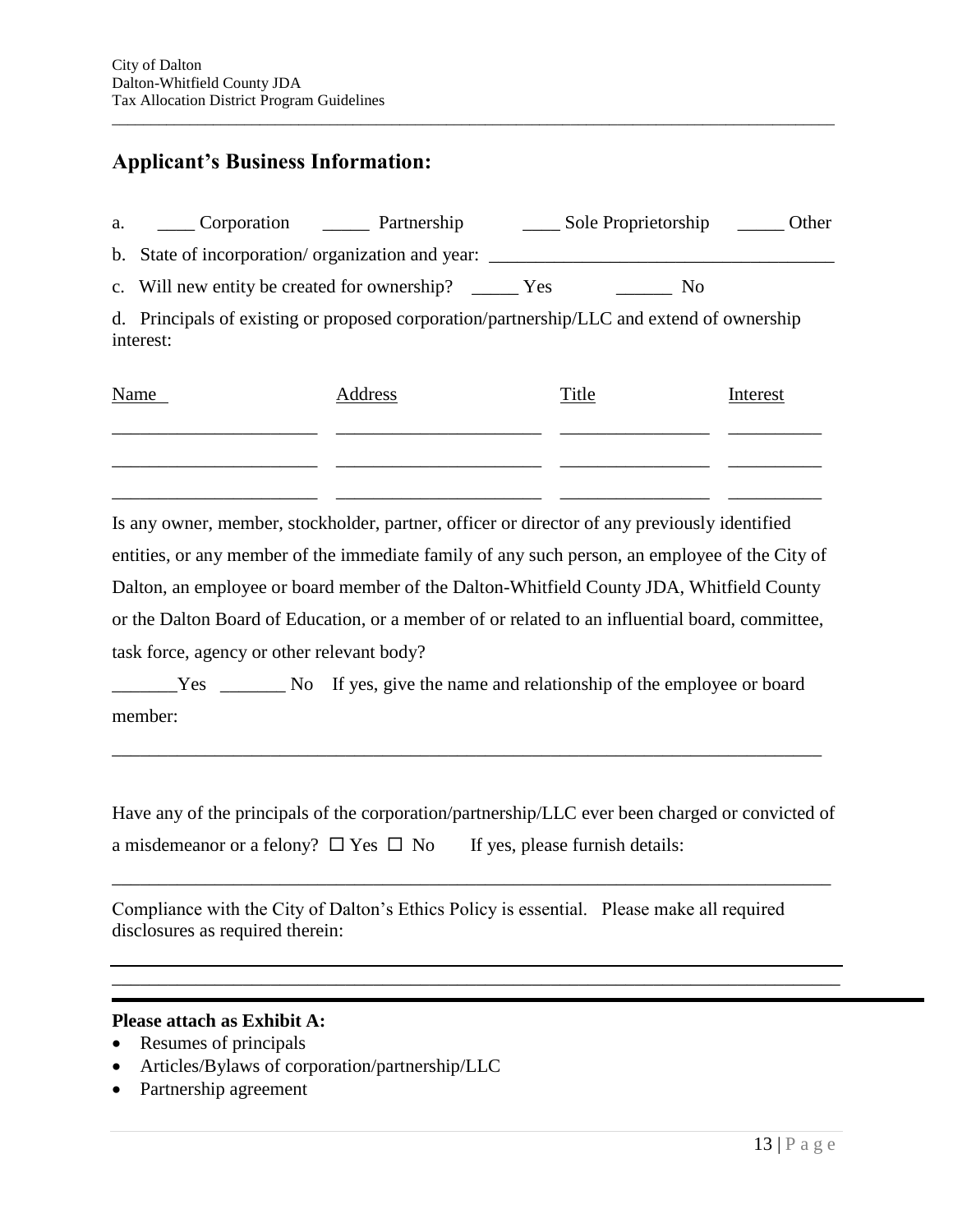A list of all properties in the City of Dalton or Whitfield County, whether located in a TAD or not, in which Applicant or Developer has an ownership interest either as an individual or as part of a corporation/partnership/LLC.

 $\overline{a}$  , and the state of the state of the state of the state of the state of the state of the state of the state of the state of the state of the state of the state of the state of the state of the state of the state o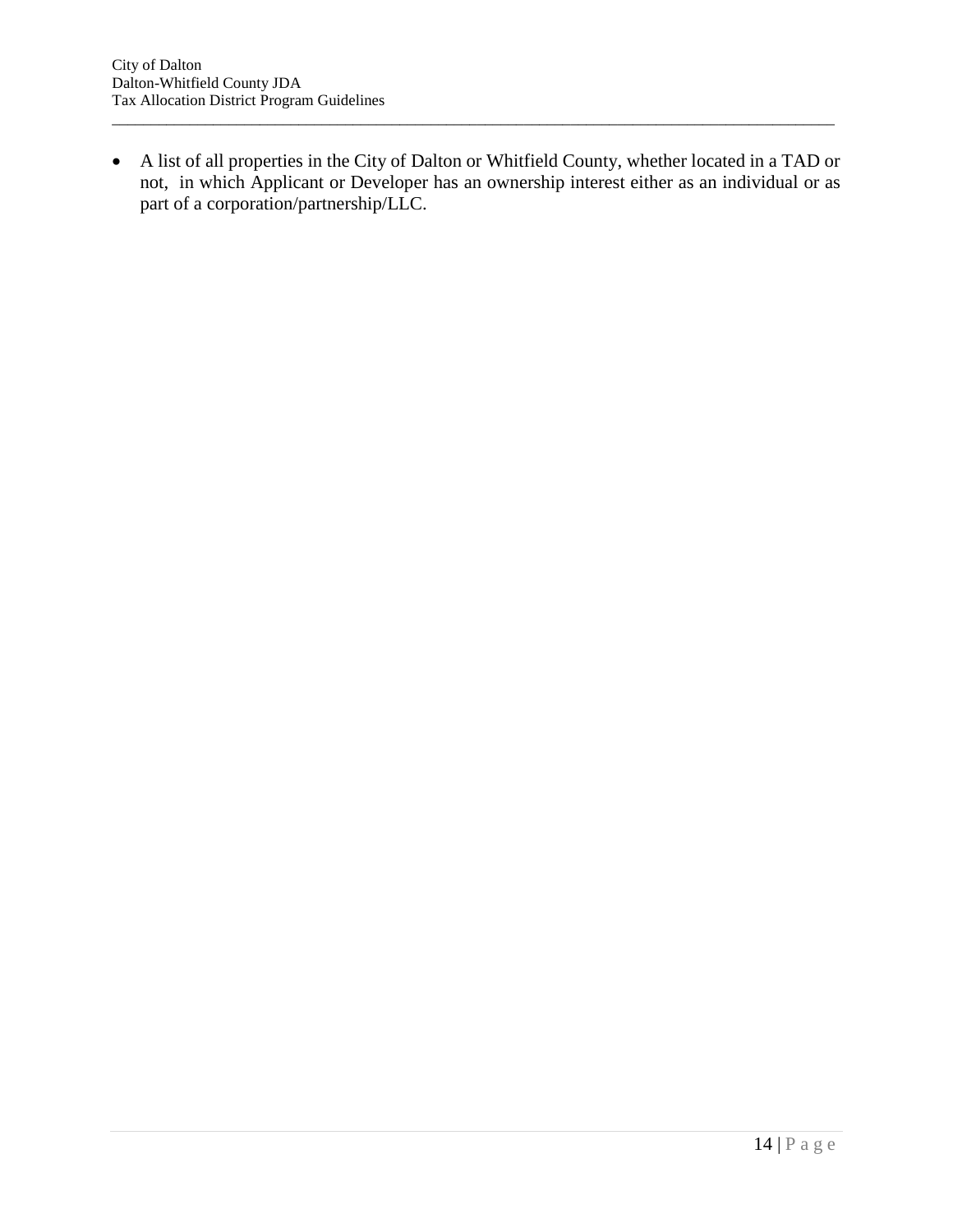# **Project/Property Information**

Project Name:

Describe project/proposed land use. Include parcel number(s) and current land use:

Project Address/Location: \_\_\_\_\_\_\_\_\_\_\_\_\_\_\_\_\_\_\_\_\_\_\_\_\_\_\_\_\_\_\_\_\_\_\_\_\_\_\_\_\_\_\_\_\_\_\_\_\_\_\_\_\_\_\_\_ Project Summary: Building Area: \_\_\_\_\_\_\_\_\_\_SF # Stories: \_\_\_\_\_\_\_\_ Basement  $\Box$  Yes  $\Box$  No Land Area: \_\_\_\_\_\_\_\_SF # Units: \_\_\_\_\_\_ # Parking Spaces \_\_\_\_\_\_ (Deck or surface: \_\_\_\_\_\_)

\_\_\_\_\_\_\_\_\_\_\_\_\_\_\_\_\_\_\_\_\_\_\_\_\_\_\_\_\_\_\_\_\_\_\_\_\_\_\_\_\_\_\_\_\_\_\_\_\_\_\_\_\_\_\_\_\_\_\_\_\_\_\_\_\_\_\_\_\_\_\_\_\_\_\_\_\_

\_\_\_\_\_\_\_\_\_\_\_\_\_\_\_\_\_\_\_\_\_\_\_\_\_\_\_\_\_\_\_\_\_\_\_\_\_\_\_\_\_\_\_\_\_\_\_\_\_\_\_\_\_\_\_\_\_\_\_\_\_\_\_\_\_\_\_\_\_\_\_\_\_\_\_\_\_\_

 $\overline{a}$  , and the state of the state of the state of the state of the state of the state of the state of the state of the state of the state of the state of the state of the state of the state of the state of the state o

\_\_\_\_\_\_\_\_\_\_\_\_\_\_\_\_\_\_\_\_\_\_\_\_\_\_\_\_\_\_\_\_\_\_\_\_\_\_\_\_\_\_\_\_\_\_\_\_\_\_\_\_\_\_\_\_\_\_\_\_\_\_\_\_\_\_\_\_\_\_\_\_\_\_\_\_\_\_

\_\_\_\_\_\_\_\_\_\_\_\_\_\_\_\_\_\_\_\_\_\_\_\_\_\_\_\_\_\_\_\_\_\_\_\_\_\_\_\_\_\_\_\_\_\_\_\_\_\_\_\_\_\_\_\_\_\_\_\_\_\_\_\_\_\_\_\_\_\_\_\_\_\_\_\_\_\_

\_\_\_\_\_\_\_\_\_\_\_\_\_\_\_\_\_\_\_\_\_\_\_\_\_\_\_\_\_\_\_\_\_\_\_\_\_\_\_\_\_\_\_\_\_\_\_\_\_\_\_\_\_\_\_\_\_\_\_\_\_\_\_\_\_\_\_\_\_\_\_\_\_\_\_\_\_\_

\_\_\_\_\_\_\_\_\_\_\_\_\_\_\_\_\_\_\_\_\_\_\_\_\_\_\_\_\_\_\_\_\_\_\_\_\_\_\_\_\_\_\_\_\_\_\_\_\_\_\_\_\_\_\_\_\_\_\_\_\_\_\_\_\_\_\_\_\_\_\_\_\_\_\_\_\_\_

Project amenities:

Will project incorporate any "sustainable" concepts?

Current and Prior land use(s):

Will a zoning change be requested?

Identify other approvals, permits, variances, or licenses required:

Discuss neighborhood impact/support:

\_\_\_\_\_\_\_\_\_\_\_\_\_\_\_\_\_\_\_\_\_\_\_\_\_\_\_\_\_\_\_\_\_\_

Discuss impact on City Schools' demand and cost impacts, and those of other City services:

\_\_\_\_\_\_\_\_\_\_\_\_\_\_\_\_\_\_\_\_\_\_\_\_\_\_\_\_\_\_\_\_\_\_\_\_\_\_\_\_\_\_\_\_\_\_\_\_\_\_\_\_\_\_\_\_\_\_\_\_\_\_\_\_\_\_\_\_\_\_\_\_\_\_\_\_\_

\_\_\_\_\_\_\_\_\_\_\_\_\_\_\_\_\_\_\_\_\_\_\_\_\_\_\_\_\_\_\_\_\_\_\_\_\_\_\_\_\_\_\_\_\_\_\_\_\_\_\_\_\_\_\_\_\_\_\_\_\_\_\_\_\_\_\_\_\_\_\_\_\_\_\_\_\_\_

\_\_\_\_\_\_\_\_\_\_\_\_\_\_\_\_\_\_\_\_\_\_\_\_\_\_\_\_\_\_\_\_\_\_\_\_\_\_\_\_\_\_\_\_\_\_\_\_\_\_\_\_\_\_\_\_\_\_\_\_\_\_\_\_\_\_\_\_\_\_\_\_\_\_\_\_\_\_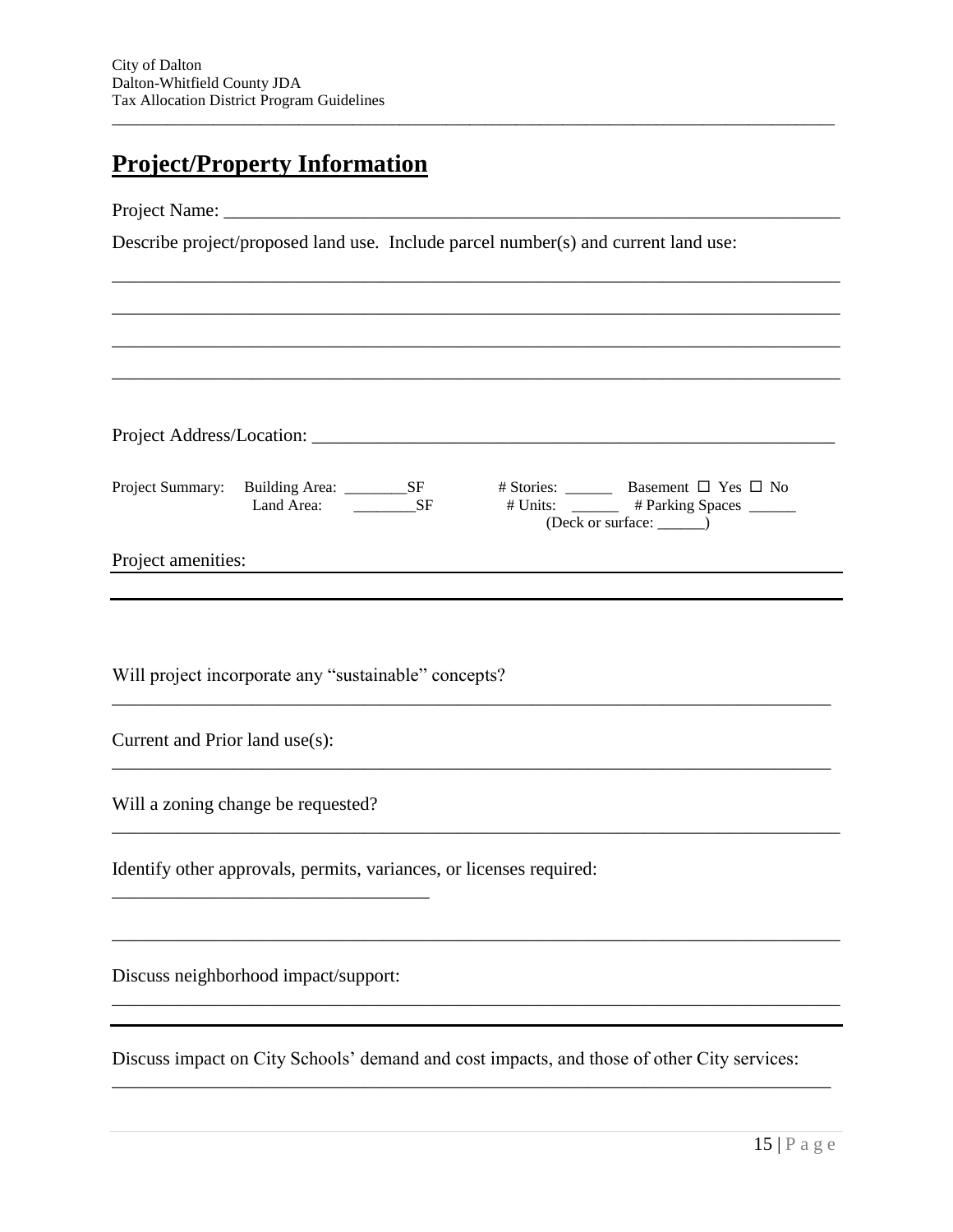| Temporary construction jobs (estimated): ___________    |                                                                                             |       |
|---------------------------------------------------------|---------------------------------------------------------------------------------------------|-------|
|                                                         | Estimated number of permanent jobs created after completion of the Project Plan:            |       |
|                                                         |                                                                                             |       |
|                                                         | Estimated average salary of new jobs to be location within the Project: \$                  |       |
| <b>Development Team</b>                                 |                                                                                             |       |
| Developer                                               |                                                                                             |       |
|                                                         |                                                                                             |       |
|                                                         |                                                                                             |       |
|                                                         | Contractor                                                                                  |       |
| Sales/LeasingBroker/PropertyManager:                    |                                                                                             |       |
|                                                         | ,我们也不能在这里的时候,我们也不能在这里的时候,我们也不能不能不能不能不能不能不能不能不能不能不能不能不能不能不能。""我们的是我们的,我们也不能不能不能不能            |       |
| Community                                               | Partners(if                                                                                 | any): |
| Describe team expertise and related project experience: |                                                                                             |       |
|                                                         |                                                                                             |       |
|                                                         | Other Team Projects: (Include City/State, Land Use, Units/SF, Project size, Year completed, |       |
|                                                         |                                                                                             |       |
|                                                         |                                                                                             |       |

Potential contactors (name and/or type)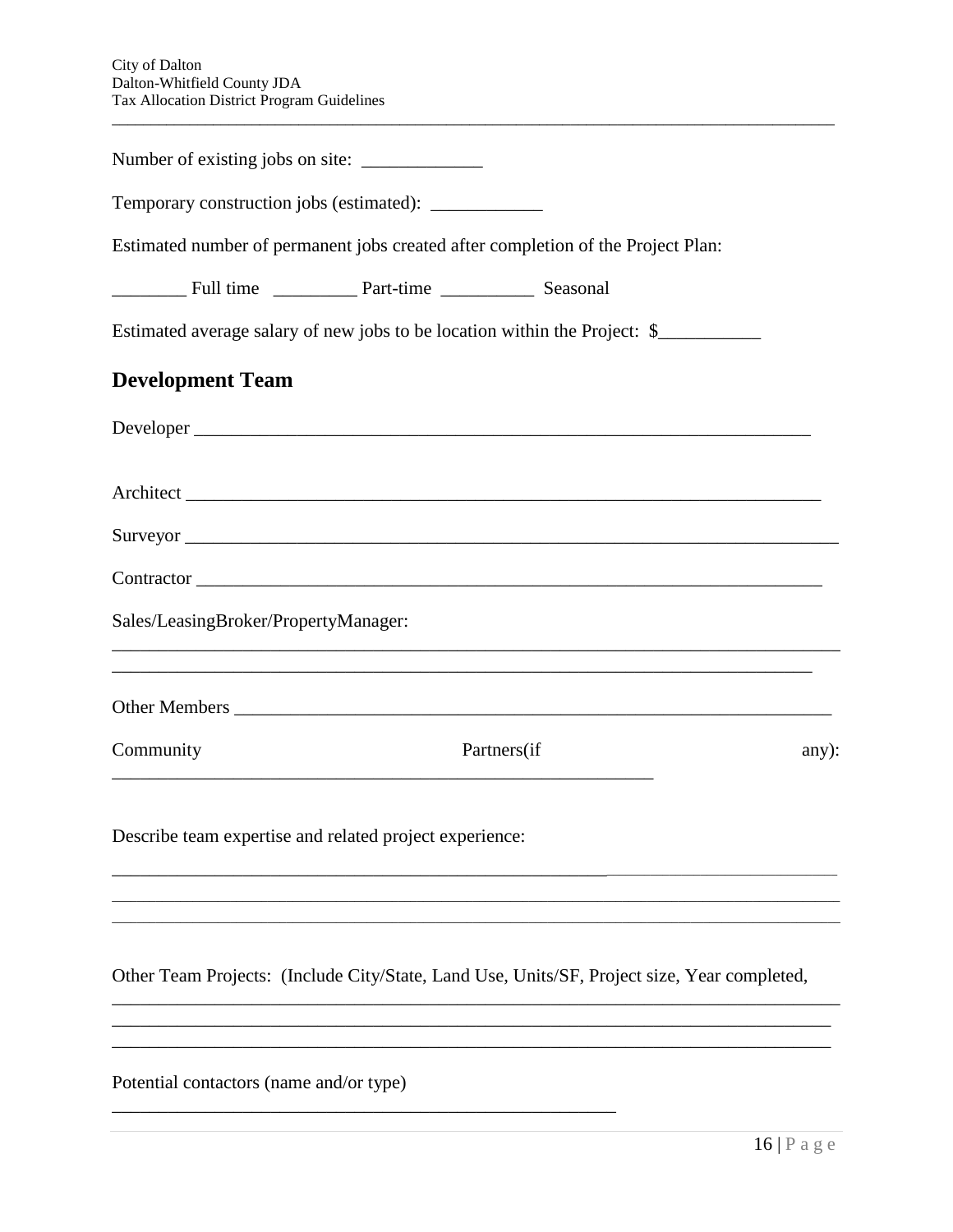# **Project Timetable**

| Final Plan/Specification Preparation |  |
|--------------------------------------|--|
| Bidding & Contracting                |  |
| Firm Financing Approval              |  |
| Construction/Rehabilitation          |  |
| Landscaping/Site Work                |  |
| Occupancy/Lease Up/Stabilization     |  |

 $\overline{a}$  , and the state of the state of the state of the state of the state of the state of the state of the state of the state of the state of the state of the state of the state of the state of the state of the state o

#### **Please Attach as Exhibit B**:

- Evidence of site control, if any
- Parcel maps with parcel numbers
- Leases and pre-lease commitments, if any
- Preliminary site and building plans/elevations, if applicable
- Phase I Environmental Assessment, if available
- Appraisal, if available

# **Project Budget and Financial Strategy**

## **Sources & Uses**

| <b>SOURCES</b>                                       | <b>NAME</b> | <b>AMOUNT</b> |
|------------------------------------------------------|-------------|---------------|
| <b>Bank Loan</b>                                     |             |               |
| <b>Other Private Funds</b>                           |             |               |
| Equity                                               |             |               |
| Fed Grant/Loan**                                     |             |               |
| State Grant/Loan**                                   |             |               |
| Other Loans                                          |             |               |
| Tax Increment **                                     |             | ፍ             |
| <b>TOTAL BUDGET</b>                                  |             | \$            |
| **Public investment as a percentage of total budget: |             | %             |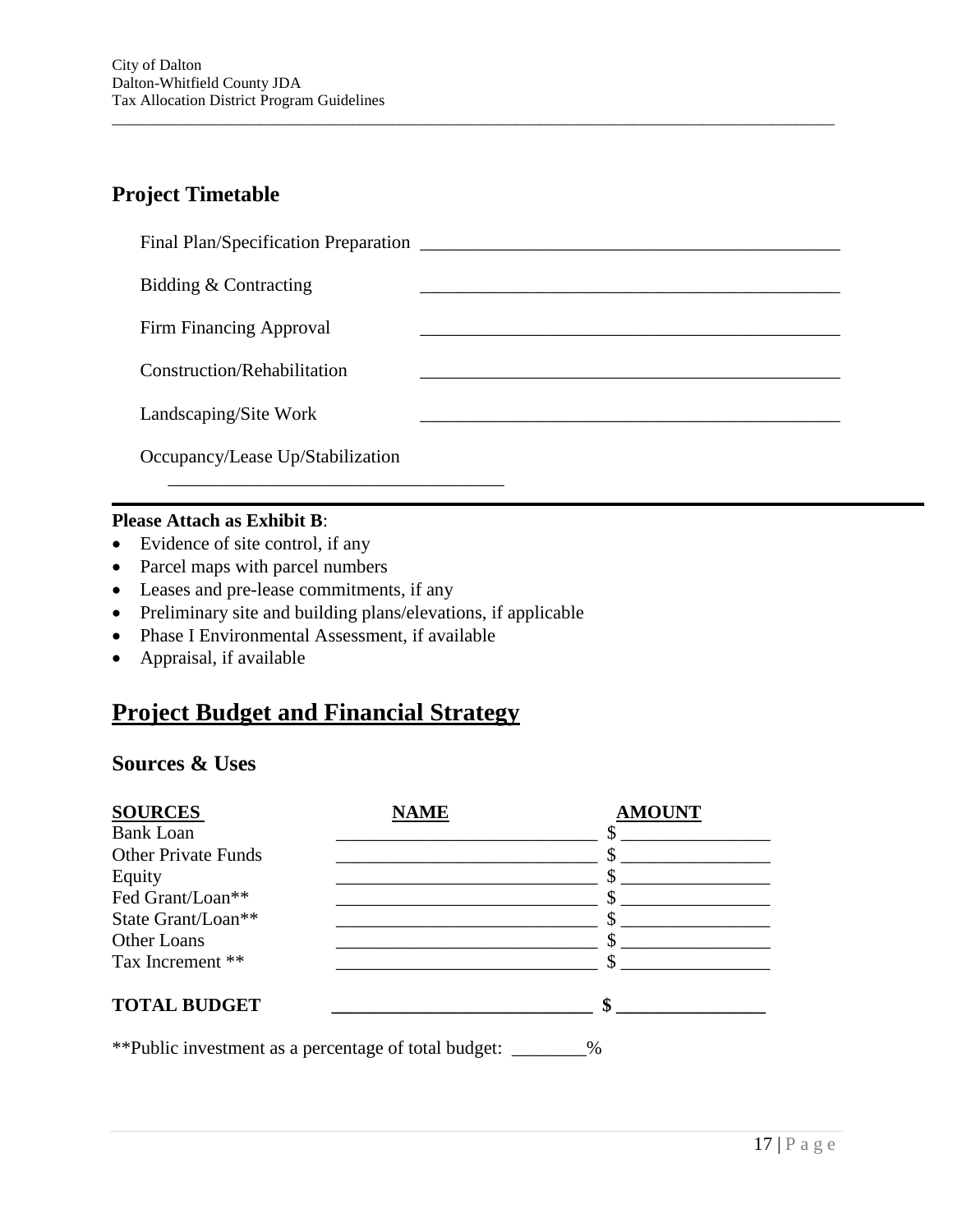| <b>USES</b>                                                                                | <b>AMOUNT</b>                                                             |
|--------------------------------------------------------------------------------------------|---------------------------------------------------------------------------|
| <b>Land Acquisition</b>                                                                    | $\sim$                                                                    |
| Demolition (if applicable)                                                                 | $\frac{1}{2}$                                                             |
| <b>Site Development</b>                                                                    | $\frac{\text{S}}{\text{S}}$                                               |
| <b>Construction/Hard costs</b>                                                             |                                                                           |
| Soft costs: A&E fees, permits                                                              | $\frac{\text{S}}{\text{S}}$                                               |
| Financing fees                                                                             | $\frac{1}{2}$                                                             |
| Developer fee                                                                              | $\frac{1}{2}$                                                             |
| Contingencies                                                                              | $\frac{1}{2}$                                                             |
| <b>Debt Service and Reserves</b>                                                           | $\frac{1}{2}$                                                             |
| Tax Increment **                                                                           |                                                                           |
| <b>TOTAL BUDGET</b>                                                                        |                                                                           |
|                                                                                            |                                                                           |
| ***                                                                                        | ****<br>Attach detailed summary or pro-forma income analysis as necessary |
| Land purchase will be<br>Financing:<br>Construction/rehabilitation will be $\Box$ Financed | $\Box$ Financed<br>$\Box$ Cash<br>$\Box$ Cash                             |
| $Lender(s)$ :                                                                              |                                                                           |
| Loan Amount: $\frac{1}{2}$                                                                 | Preapproved $\Box$ Yes $\Box$ No                                          |
| Amount of Tax Increment Requested for:<br><b>Land Acquisition</b>                          | (Land Acquisition shall not exceed 50% of total subsidy request)          |
|                                                                                            | * % of total request associated with public infrastructure improvements:  |
|                                                                                            | Total Subsidy Requested**: \$                                             |
|                                                                                            | Current Assessed Value on Project Site: \$                                |
| Current Annual Real Estate Taxes on Project Site:                                          |                                                                           |

 $\overline{a}$  , and the state of the state of the state of the state of the state of the state of the state of the state of the state of the state of the state of the state of the state of the state of the state of the state o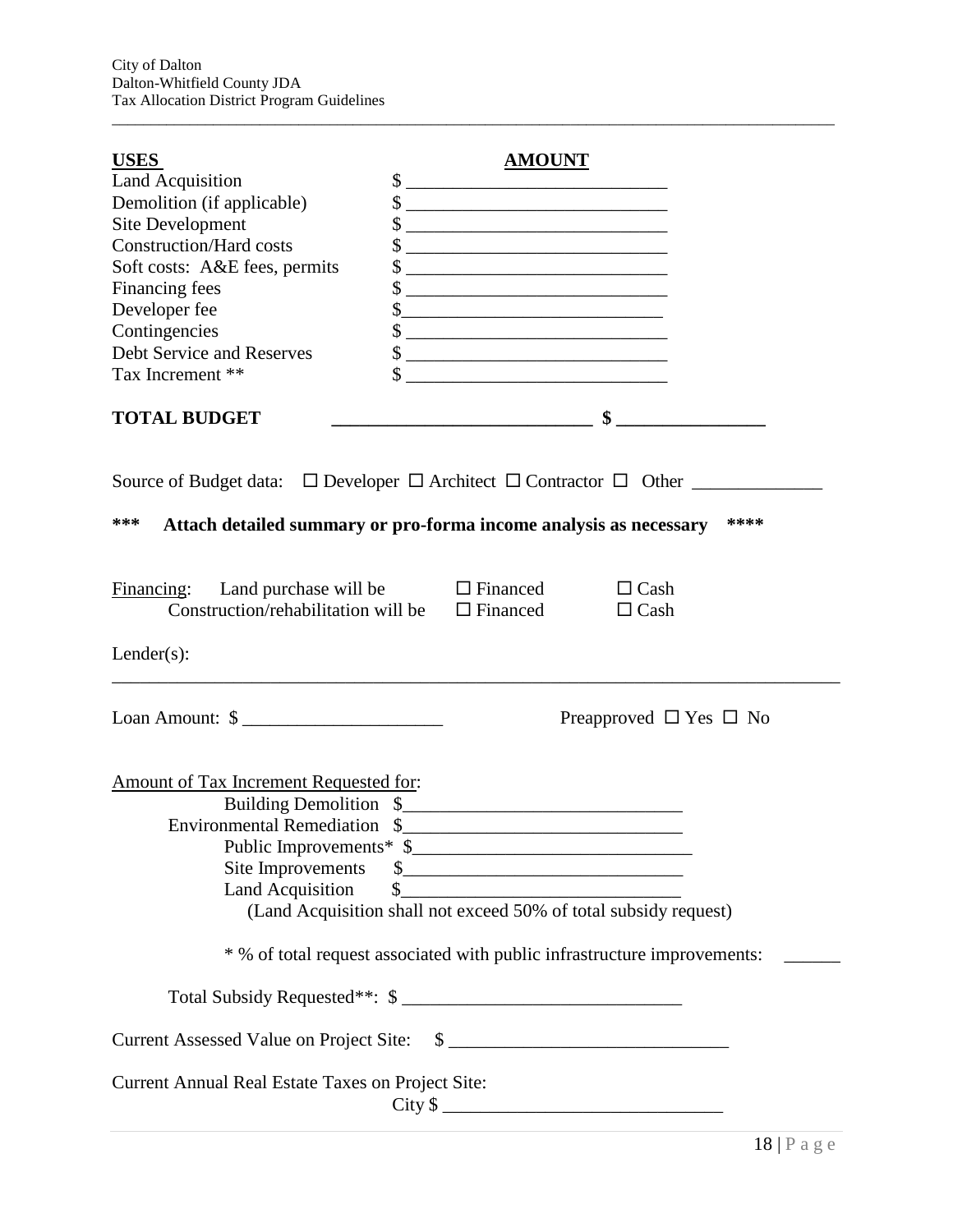| School District \$                                                                                                             |  |
|--------------------------------------------------------------------------------------------------------------------------------|--|
| <b>Estimated Assessed Value upon Completion:</b><br>Phase I \$<br>Phase II \$                                                  |  |
| <b>Estimated Real Estate Taxes upon Completion:</b><br>Phase II \$                                                             |  |
| Other public funding / grant(s) potentially involved? $\Box$ Yes $\Box$ No<br>(Note whether planned, applied for, or approved) |  |
| Sources:                                                                                                                       |  |
| Application status:                                                                                                            |  |
| Likelihood of award:                                                                                                           |  |
| Other funding:                                                                                                                 |  |
|                                                                                                                                |  |

 $\overline{a}$  , and the state of the state of the state of the state of the state of the state of the state of the state of the state of the state of the state of the state of the state of the state of the state of the state o

#### **Please attach as Exhibit C:**

- Analysis justifying economic need for TAD financing
- $\bullet$  Loan pre-approval or commitment letter(s), if any
- Detailed project pro-forma, including reasonable and defensible assumptions, projected IRRs.
- Support for proposed market rents and/or sales projections
- Personal financial statements of principals
- Schedule of existing project debt, if any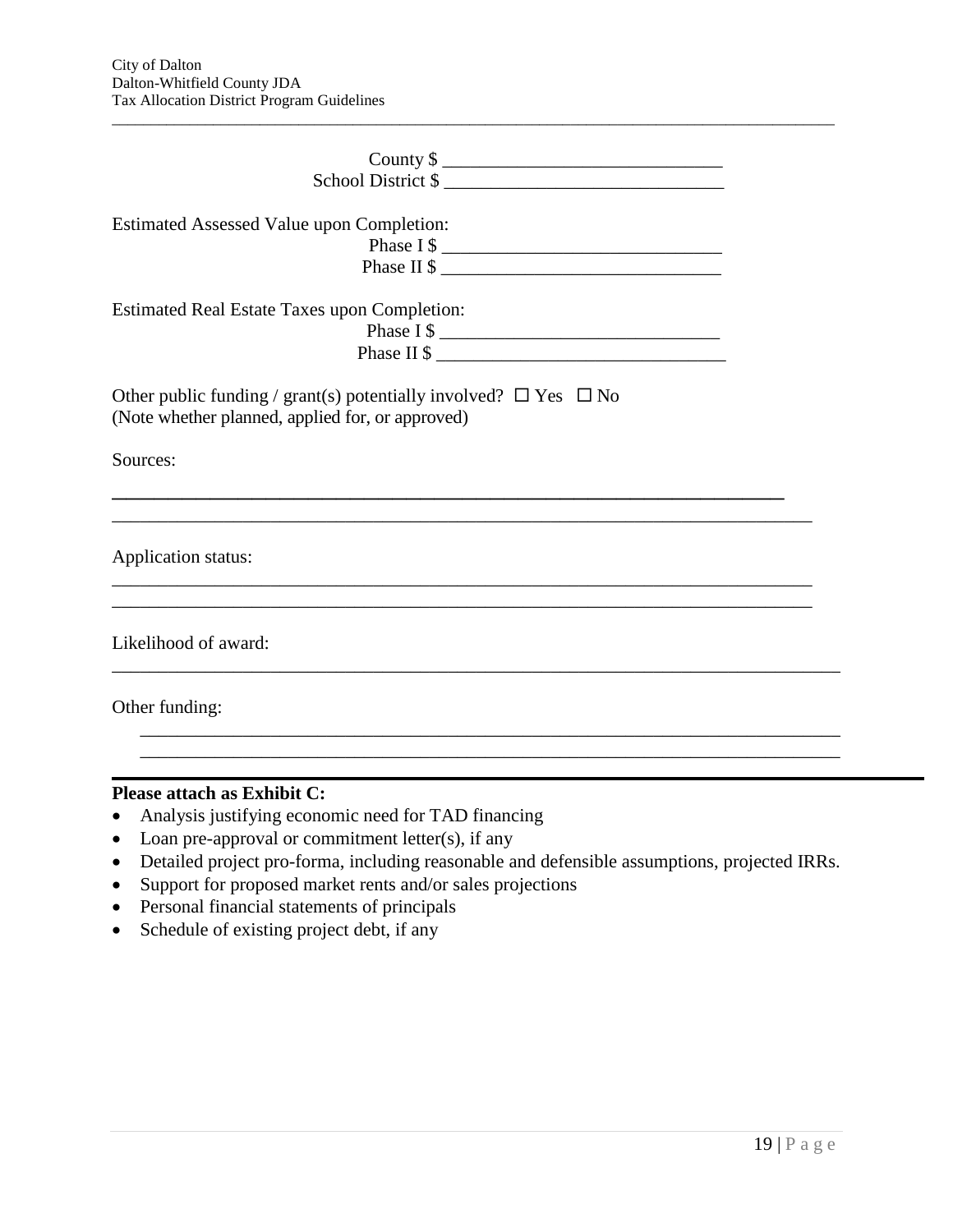# **Applicant Certification and Acknowledgement**

The undersigned certifies that all information provided in this application is true and correct to the best of the undersigned's knowledge. The undersigned authorizes the City of Dalton and the Dalton-Whitfield Joint Development Authority to check references and verify financial and other information. The undersigned also agrees to provide any additional information as may be requested by the City and the Authority after the filing of this application.

 $\overline{a}$  , and the state of the state of the state of the state of the state of the state of the state of the state of the state of the state of the state of the state of the state of the state of the state of the state o

I acknowledge being informed that the City of Dalton and/or the Dalton-Whitfield Joint Development Authority will, upon request by a member of the public or in the course of reporting its activities to the public, disclose the names of individuals requesting Tax Allocation District Financing (TAD), the amount of TAD funding requested, other public programs used, if any, and the projected development impact of the TAD funding requested (jobs created, tax base impact and total project investment). I have been informed by the City and the Authority, and I understand, that information provided by me in connection with this application or with assistance from the City, if any is given will, only to the extent permissible by law, be treated as confidential.

Upon project approval, the Applicant/Developer will enter into a Development Agreement with the City and the JDA, which will include the Applicant/Developer's obligation to provide periodic updates on the progress and performance of the Project.

I agree to notify the City, in writing, of any changes that materially affect the accuracy of this statement.

\_\_\_\_\_\_\_\_\_\_\_\_\_\_\_\_\_\_\_\_\_\_\_\_\_\_\_\_\_\_\_\_\_\_\_\_\_\_ \_\_\_\_\_\_\_\_\_\_\_\_\_\_\_\_\_\_\_\_\_\_\_\_\_\_\_\_\_\_\_\_\_\_\_

Signature Signature Signature Signature Signature Signature Signature Signature Signature Signature Signature Signature Signature Signature Signature Signature Signature Signature Signature Signature Signature Signature Si

\_\_\_\_\_\_\_\_\_\_\_\_\_\_\_\_\_\_\_\_\_\_\_\_\_\_\_\_\_\_\_\_\_\_\_\_\_\_ \_\_\_\_\_\_\_\_\_\_\_\_\_\_\_\_\_\_\_\_\_\_\_\_\_\_\_\_\_\_\_\_\_\_\_\_ Title Title

\_\_\_\_\_\_\_\_\_\_\_\_\_\_\_\_\_\_\_\_\_\_\_\_\_\_\_\_\_\_\_\_\_\_\_\_\_\_ \_\_\_\_\_\_\_\_\_\_\_\_\_\_\_\_\_\_\_\_\_\_\_\_\_\_\_\_\_\_\_\_\_\_\_\_ Date Date Date

**A \$10,000, non-refundable, review fee is required with the submission of this application.**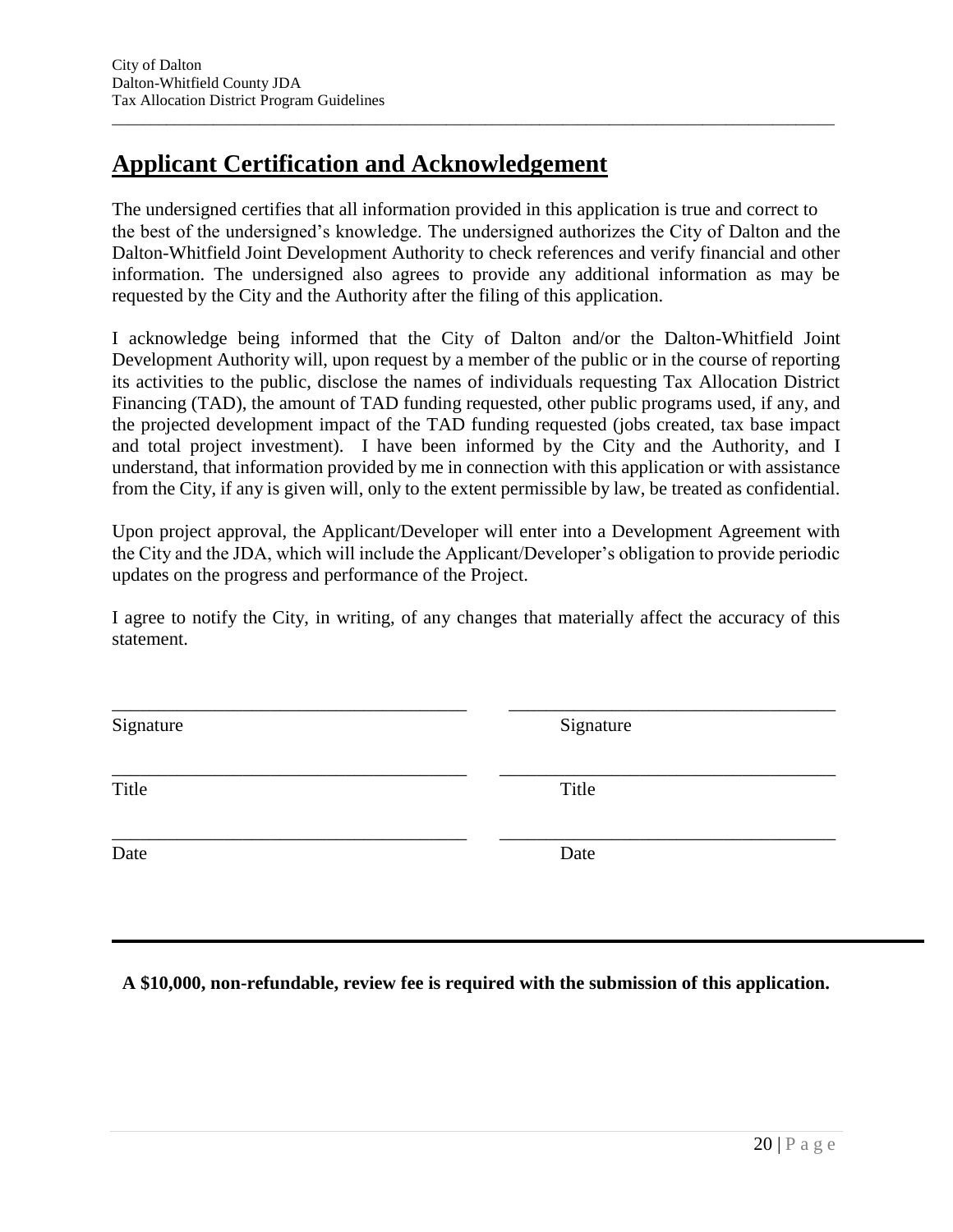If City and JDA Staff determines that this project meets the goals and guidelines of the City of Dalton, additional fees may be required to cover the costs of a full analysis of the requested TAD Funding proposal. The City and/or JDA reserve the right to engage independent consultant(s) to assist in the review of the application. In this event, the applicant may be presented the option of advancing or halting the application process, and will be expected to pay for all third-party costs incurred. If you have any questions, please contact Carl Campbell at (706) 260-1761 or Campbell@daltonchamber.org.

 $\overline{a}$  , and the state of the state of the state of the state of the state of the state of the state of the state of the state of the state of the state of the state of the state of the state of the state of the state o

Along with the requisite \$10,000 fee, please return three (3) complete hard copies (in three-ring binders) and one complete digital copy of the application to:

> Dalton-Whitfield Joint Development Authority Attn: Carl Campbell, Executive Director 100 S. Hamilton St. Dalton, Georgia 30720 Campbell@daltonchamber.org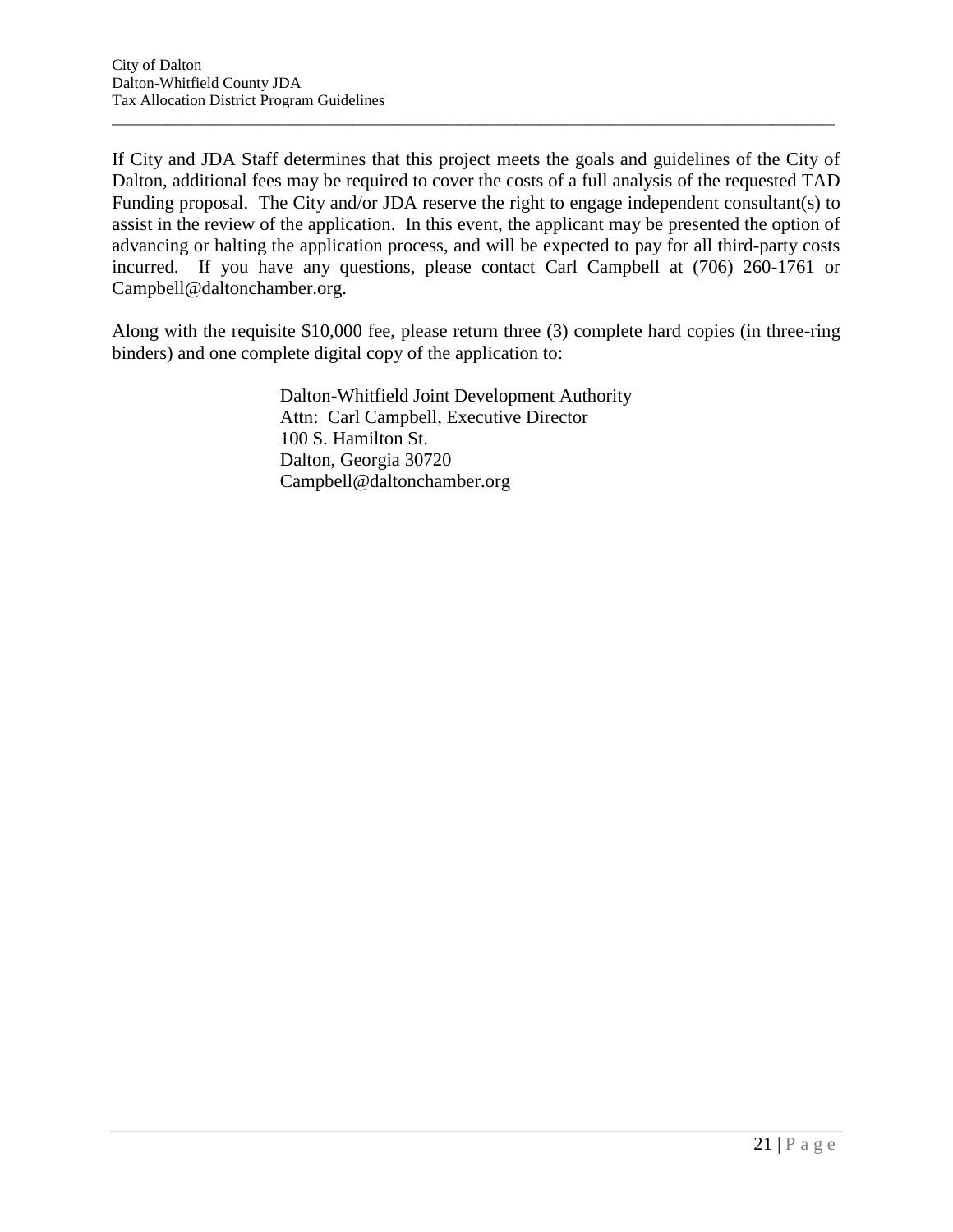#### **TAX ALLOCATION DISTRICT FINANCING PROPOSAL REVIEW WORKSHEET**

 $\overline{a}$  , and the state of the state of the state of the state of the state of the state of the state of the state of the state of the state of the state of the state of the state of the state of the state of the state o

#### **1. The project meets the criteria set forth in "Policy Consideration-Guidelines" (Yes or No)**

\_\_\_\_\_\_a) Consistent with redevelopment plan(s), city plans and ordinances, and economic development strategies

\_\_\_\_\_\_\_\_\_\_\_\_\_\_\_\_\_\_\_\_\_\_\_\_\_\_\_\_\_\_\_\_\_\_\_\_\_\_\_\_\_\_\_\_\_\_\_\_\_\_\_\_\_\_\_\_\_\_\_\_\_\_\_\_\_\_\_\_\_\_\_\_\_\_\_

\_\_\_\_\_\_\_\_\_\_\_\_\_\_\_\_\_\_\_\_\_\_\_\_\_\_\_\_\_\_\_\_\_\_\_\_\_\_\_\_\_\_\_\_\_\_\_\_\_\_\_\_\_\_\_\_\_\_\_\_\_\_\_\_\_\_\_\_\_\_\_\_\_\_\_\_\_

\_\_\_\_\_\_\_\_\_\_\_\_\_\_\_\_\_\_\_\_\_\_\_\_\_\_\_\_\_\_\_\_\_\_\_\_\_\_\_\_\_\_\_\_\_\_\_\_\_\_\_\_\_\_\_\_\_\_\_\_\_\_\_\_\_\_\_\_\_\_\_\_\_\_\_\_\_

\_\_\_\_\_\_b) Generates meaningful public benefit

\_\_\_\_\_\_c) Economic viability is demonstrated

\_\_\_\_\_\_d) Demonstrates need for TAD funding with the "*but-for"* analysis

\_\_\_\_\_\_e) Contributes to retention or creation of jobs

Comments: \_\_\_\_\_\_\_\_\_\_\_\_\_\_\_\_\_\_\_\_\_\_\_\_\_\_\_\_\_\_\_\_\_\_\_\_\_\_\_\_\_\_\_\_\_\_\_\_\_\_\_\_\_\_\_\_\_\_\_\_\_\_\_\_\_

**2. Land Use: Up to 20 points** 

\_\_\_\_\_\_ Retail \_\_\_\_\_\_ Office/Commercial \_\_\_\_\_\_ Mixed-use \_\_\_\_\_\_ Housing (Senior/Student) \_\_\_\_\_\_Industrial

Comments: \_\_\_\_\_\_\_\_\_\_\_\_\_\_\_\_\_\_\_\_\_\_\_\_\_\_\_\_\_\_\_\_\_\_\_\_\_\_\_\_\_\_\_\_\_\_\_\_\_\_\_\_\_\_\_\_\_\_\_\_\_\_\_\_\_\_\_

#### **3. Type of Development: Up to 20 Points**

\_\_\_\_\_\_ Redevelopment of Existing Substandard Structures \_\_\_\_\_\_ Development of Vacant Land

Comments: \_\_\_\_\_\_\_\_\_\_\_\_\_\_\_\_\_\_\_\_\_\_\_\_\_\_\_\_\_\_\_\_\_\_\_\_\_\_\_\_\_\_\_\_\_\_\_\_\_\_\_\_\_\_\_\_\_\_\_\_\_\_\_\_\_\_\_

**Up to 10**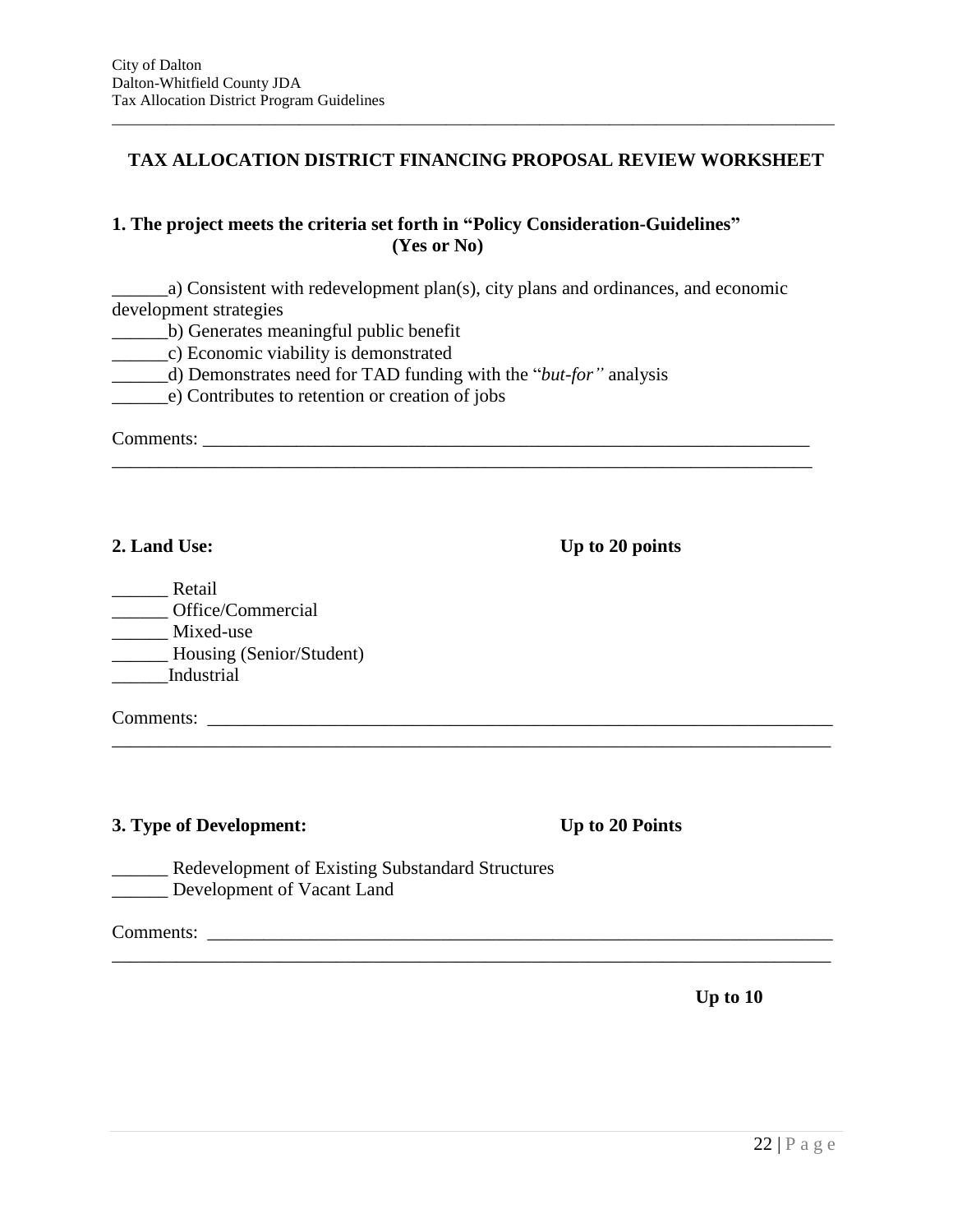|                                          | 4. Ratio of Private to Public Investment in Project:                                       | <b>Ratio</b>           | <b>Points:</b>  |
|------------------------------------------|--------------------------------------------------------------------------------------------|------------------------|-----------------|
|                                          | \$                                                                                         | 8:1                    |                 |
| \$                                       | in Public Investment                                                                       | 6:1<br>4:1             |                 |
|                                          | <b>EXAMPLE PRACE CONSUMED Ratio Private to Public Financing</b>                            |                        |                 |
|                                          | ,我们也不能在这里的时候,我们也不能在这里的时候,我们也不能会在这里的时候,我们也不能会在这里的时候,我们也不能会在这里的时候,我们也不能会在这里的时候,我们也不          |                        |                 |
| 5. Job Creation:                         |                                                                                            | <b>Up to 10 Points</b> |                 |
| Local labor                              | _____Permanent Full-Time Equivalent (FTE) Jobs                                             |                        |                 |
|                                          |                                                                                            |                        |                 |
| $\frac{1}{7}$ + times current AV         | <b>6. Expected Future Assessed Value:</b>                                                  | Up to 20 Points        |                 |
| 6 times current AV<br>5 times current AV |                                                                                            |                        | times           |
| 3 times current AV                       |                                                                                            |                        |                 |
|                                          |                                                                                            |                        |                 |
|                                          | 7. Likelihood the project will result in significant<br>unsubsidized, spin-off development |                        | Up to 20 Points |
|                                          |                                                                                            | $\_\$ High 20          | Moderate 10     |
|                                          | Comments:                                                                                  |                        |                 |
|                                          |                                                                                            |                        |                 |

 $\overline{a}$  , and the state of the state of the state of the state of the state of the state of the state of the state of the state of the state of the state of the state of the state of the state of the state of the state o